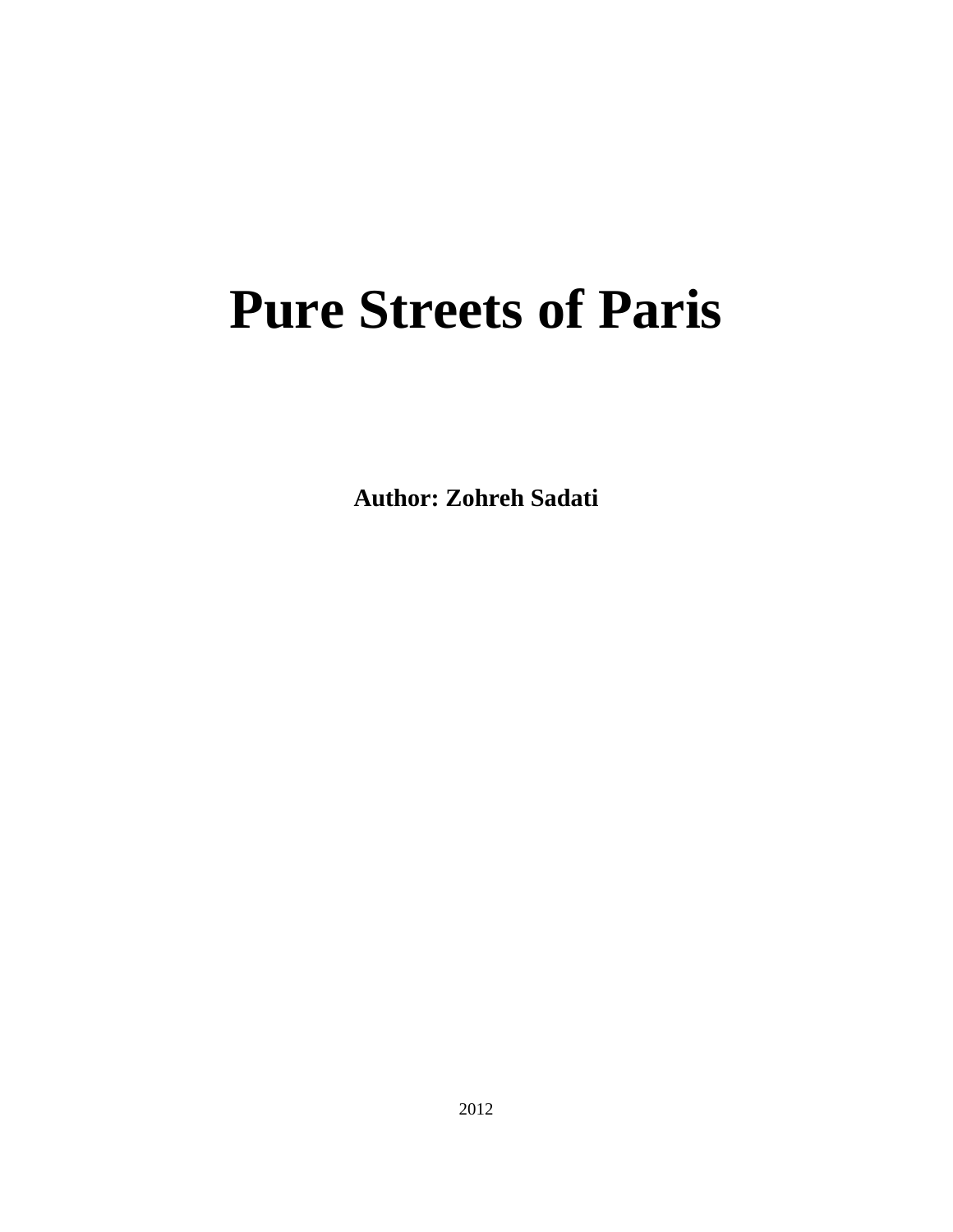\_

I look at your eyes calmly in the sea To eternal love I am beautiful Put me in your tail It is a question This is how they shout From the trees Your roots You will be ashamed Put your hand on my waist and Put your love on the moon Look at my arms You are in my arms Without knowing it Tell me about that night How you are woven in your body Come with me Sea Mountains They will meet you tonight and You are calm You are asleep Without knowing it You are dreaming

The arms are open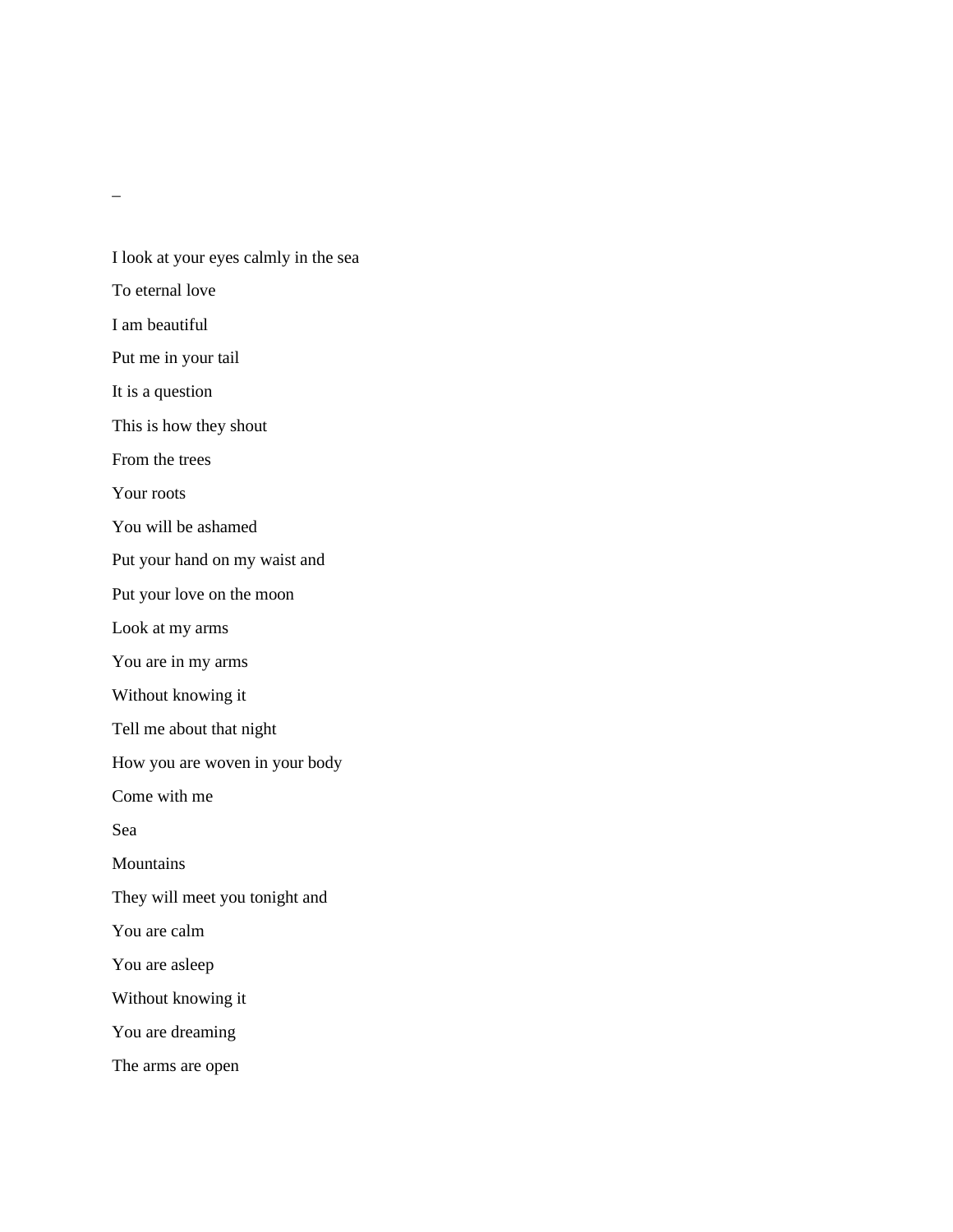The moon came Roshana **Oaks** Their burns caress the mountains Water the paths under the trees Tears wash the roots and Cool air clears my face from your breath Fearless than ever I open my hands Flight is free these days I saw a soldier on the side of the street I read to you from him Roahana Unsparing My hands will take your hands back

 $\overline{a}$ 

I went to the street today The trees turned green Spring blooms alone No one can tell me about your love The place is far away People They believe their hum Sometimes to passers-by full of irony

\_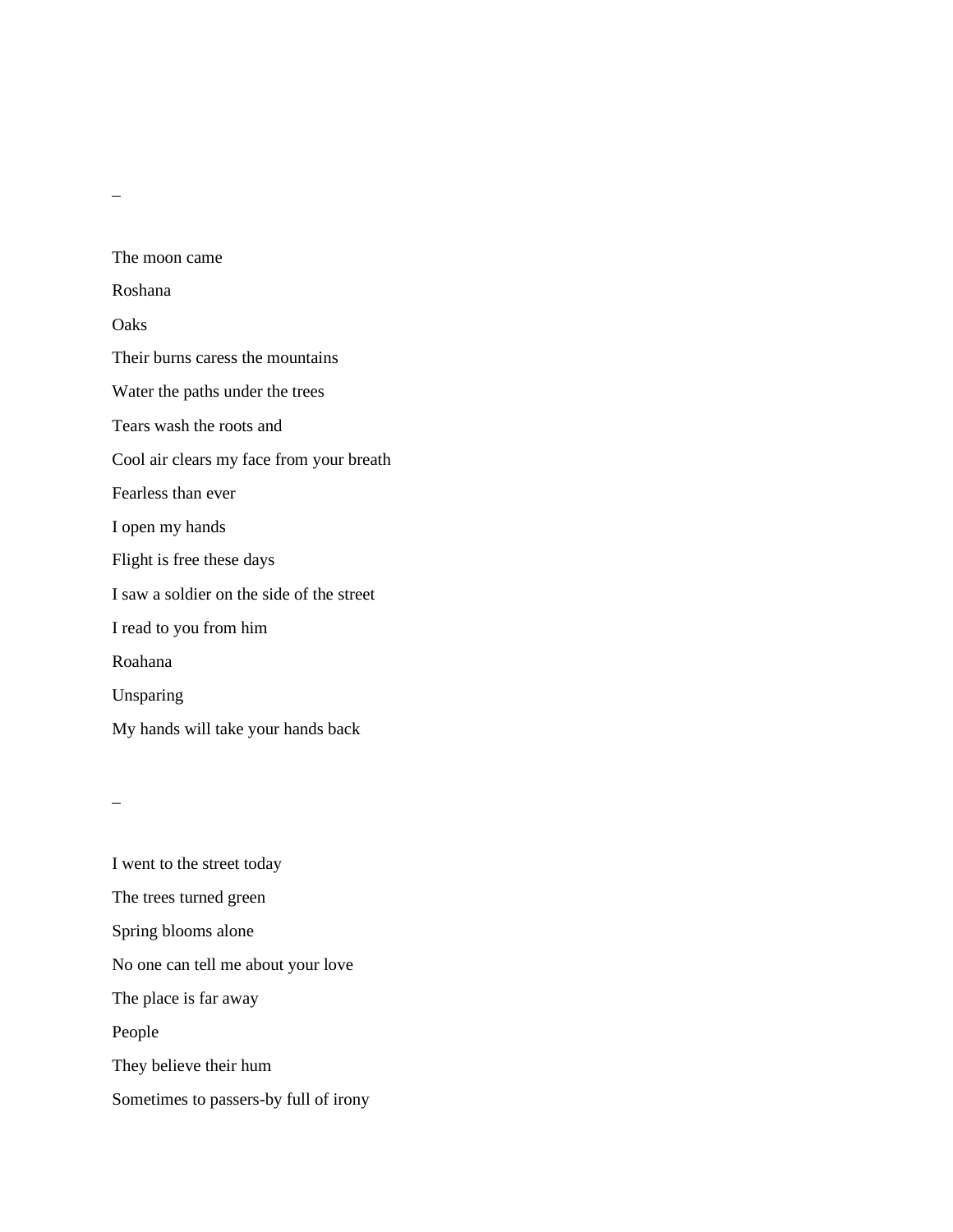| Infected strands                                       |
|--------------------------------------------------------|
| Sidewalks                                              |
| I'm jealous                                            |
| Walking barefoot in the garden is not ineffective      |
| for you                                                |
| I wrote new words                                      |
| From the beginning of the slopes to reach the mountain |
| I test people                                          |
| It is not a lie                                        |
| Loneliness worries me more here                        |
| two days ago                                           |
| The little bird                                        |
| The residue the waste on my hands                      |
| It was color                                           |
| White                                                  |
| <b>Black</b>                                           |
| It turned gray instantly                               |
| All my organs                                          |
| To remember you and                                    |
| Today                                                  |
| Hung in the white clouds                               |
| My smiles                                              |
| It was a lie                                           |
| I test people                                          |
| Loneliness worries me more here                        |
| <b>Believe</b>                                         |
| Here is the fear                                       |
| It is dominant                                         |
| lonely                                                 |
| The fear                                               |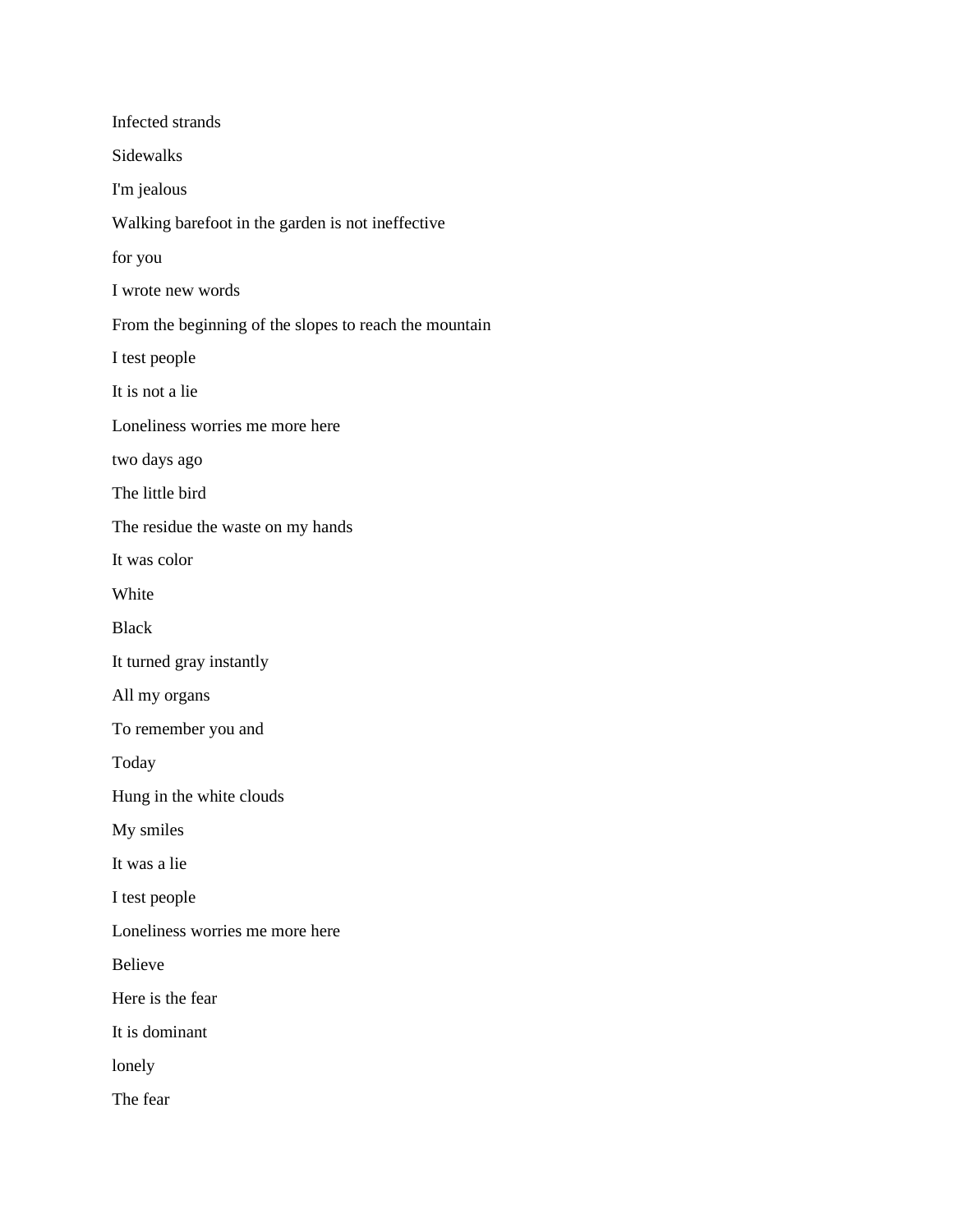**\_**

The song of the tree frog Among the bushes Is heard On the highest small height Hedges along a small river Brings people together I talked with you inside my body The sounds are full of words Like frogs Forgotten But You will change every day and I will write about you again Roshana What happened to your heat? I wish I knew To answer the same

\_

Streets of heavy steps Turn green; The cold smile of passers-by on each other's faces and Take a look at the latest hug There was no hug to find you anywhere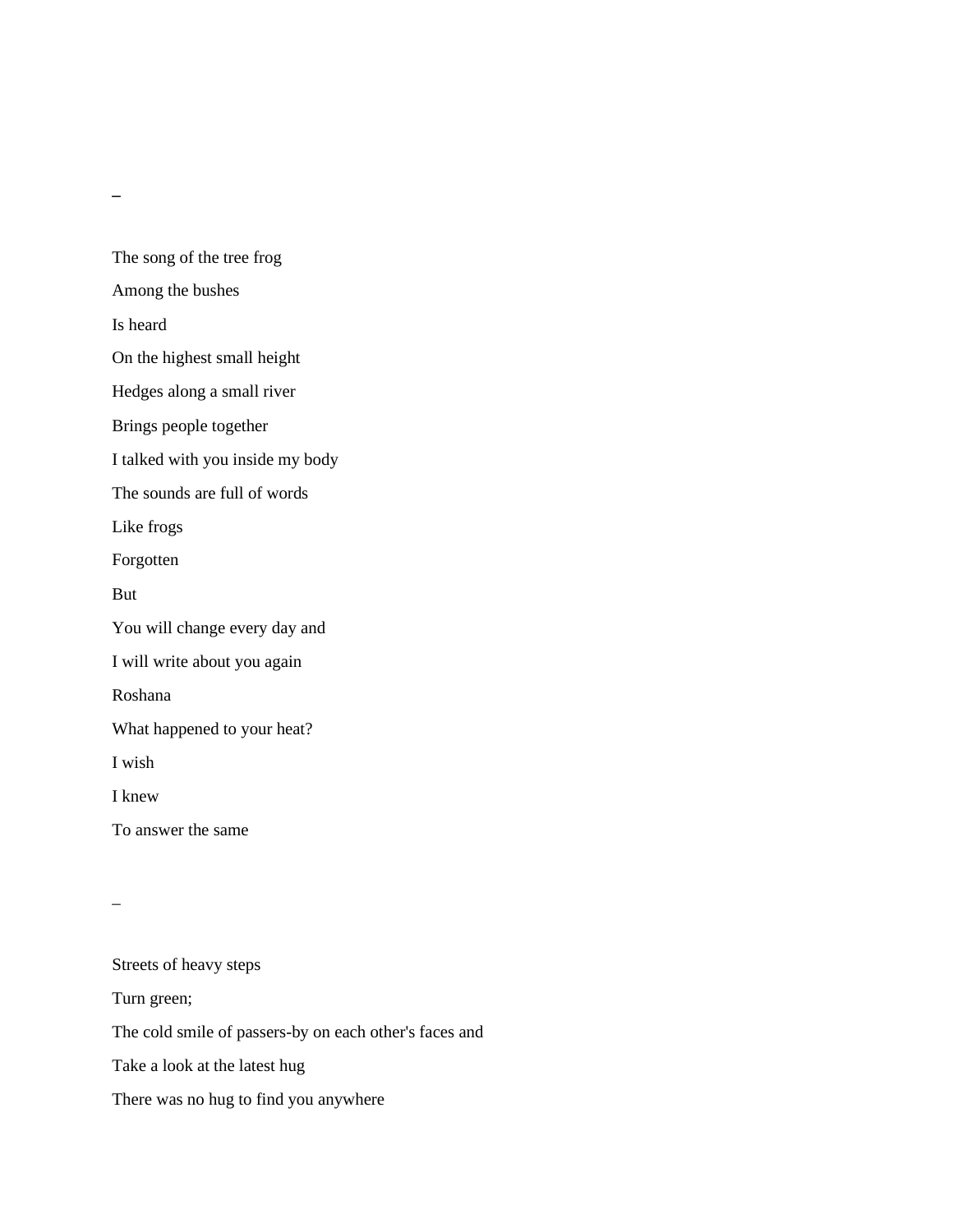Lean on the bodies To Beds with white bedspreads Set aside hesitation with room curtains and End your kisses from the beginning He is coming this spring

 $\overline{\phantom{0}}$ 

| The air here is damp                               |
|----------------------------------------------------|
| Duck song                                          |
| Has flown                                          |
| Roshana                                            |
| Anniversary of our year                            |
| I hug the bastards                                 |
| What lust, sadness does you see!                   |
| In the absence of the hottest season of predation  |
| My hands are colder than                           |
| A green fire burns in my throat                    |
| The doors are bright                               |
| Hey!                                               |
| Come to watch                                      |
| You squeak from the breast of a mare like hot milk |
| Your marble eyes                                   |
| Pure                                               |
| It walks on my body                                |
| one day                                            |
| Come to my sleep                                   |
| from you                                           |

#### To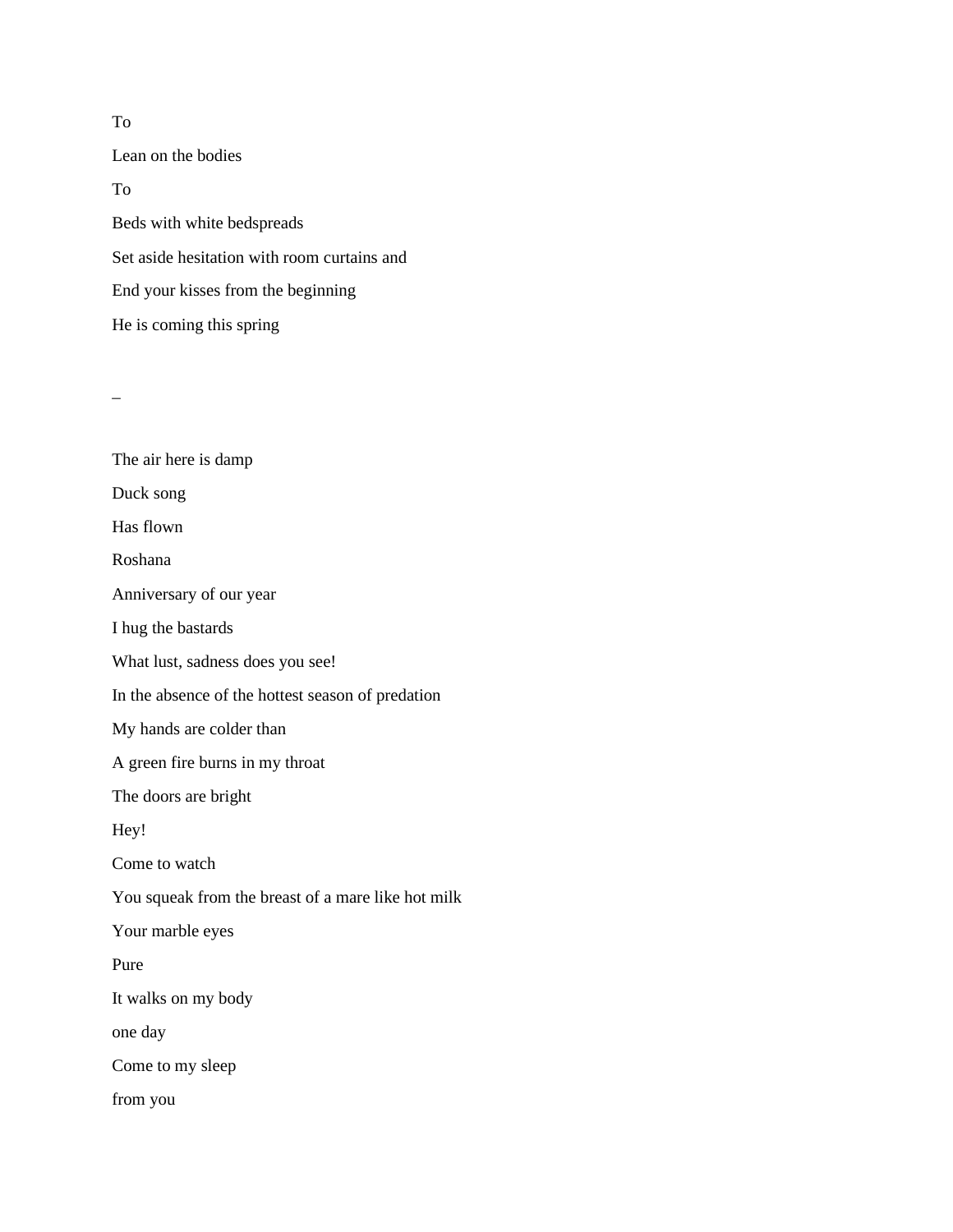The whole earth is fertilized

\_

And your lost love in the forest Sometimes In between my hair They Reach together

 $\equiv$ 

The fusion of our bodies The coexistence of two worlds You are even the smallest hole in the universe It brings me to the end of your position Someone on these sides Alleys Remembers Me empty of the man \_ In the cold smile, my gaze freezes In water I fire

Fragile I forgot your hands The color of your troubled eyes I got used to it Burning away from you sticks to my body

But it's too late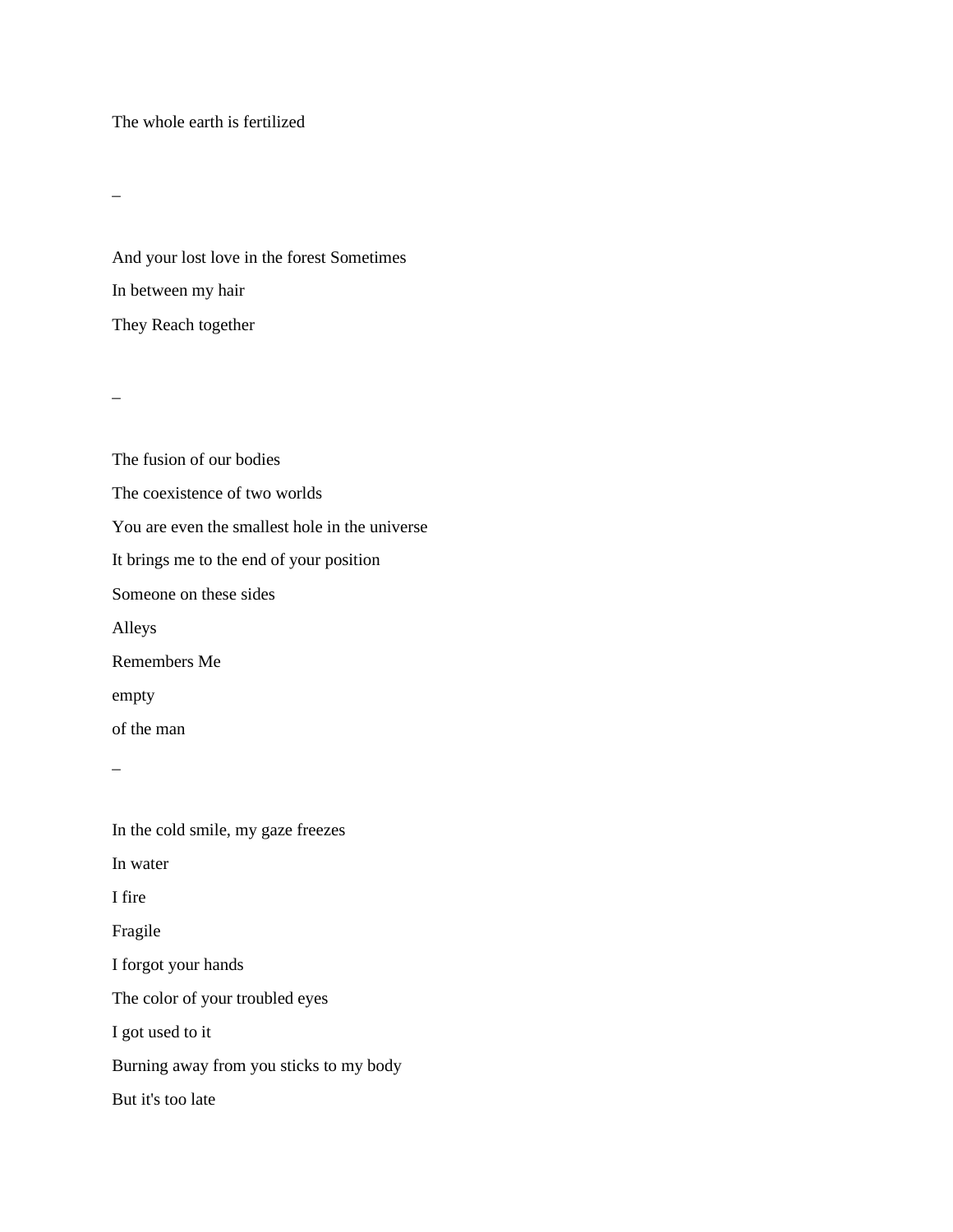Mixed with my bone marrow

The cold

 $\overline{a}$ 

And your lost love In the forest Sometimes among my hair They arrive together

 $\overline{\phantom{0}}$ 

Throng of our bodies Coexistence in two places There is even the smallest particle in the universe It will lead me to the eternity of your position Someone around me remembers me Alley solitude Free of man

 $\overline{\phantom{0}}$ 

Your frozen look in the cold smile In water I fire The hug was safe Imagine I forgot your hands Disturbed eye color I got used to it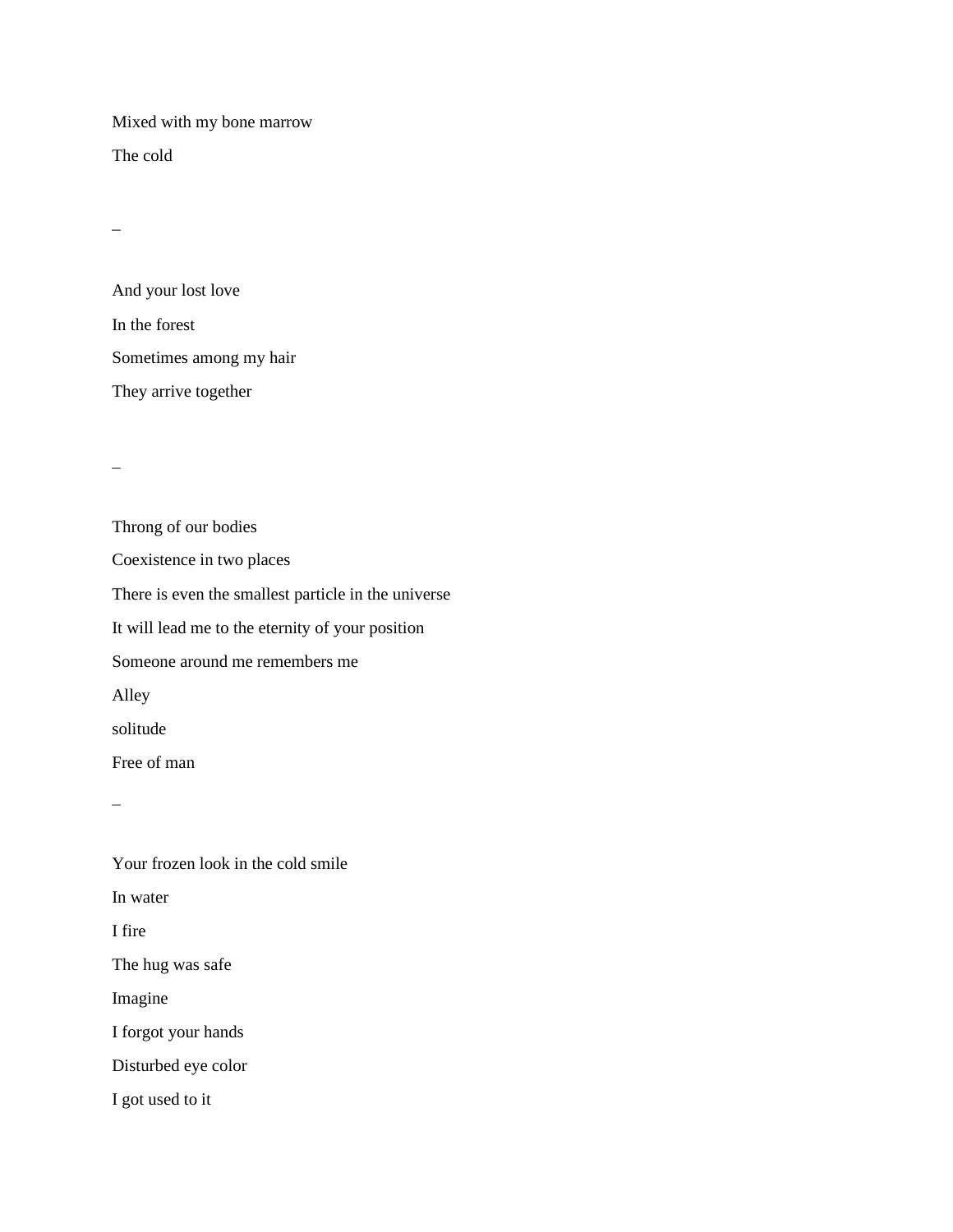The cold has penetrated to my bone marrow for a long time I get cold even at a distance from you

# **Anvary Inn**

Writer : Zohreh Sadati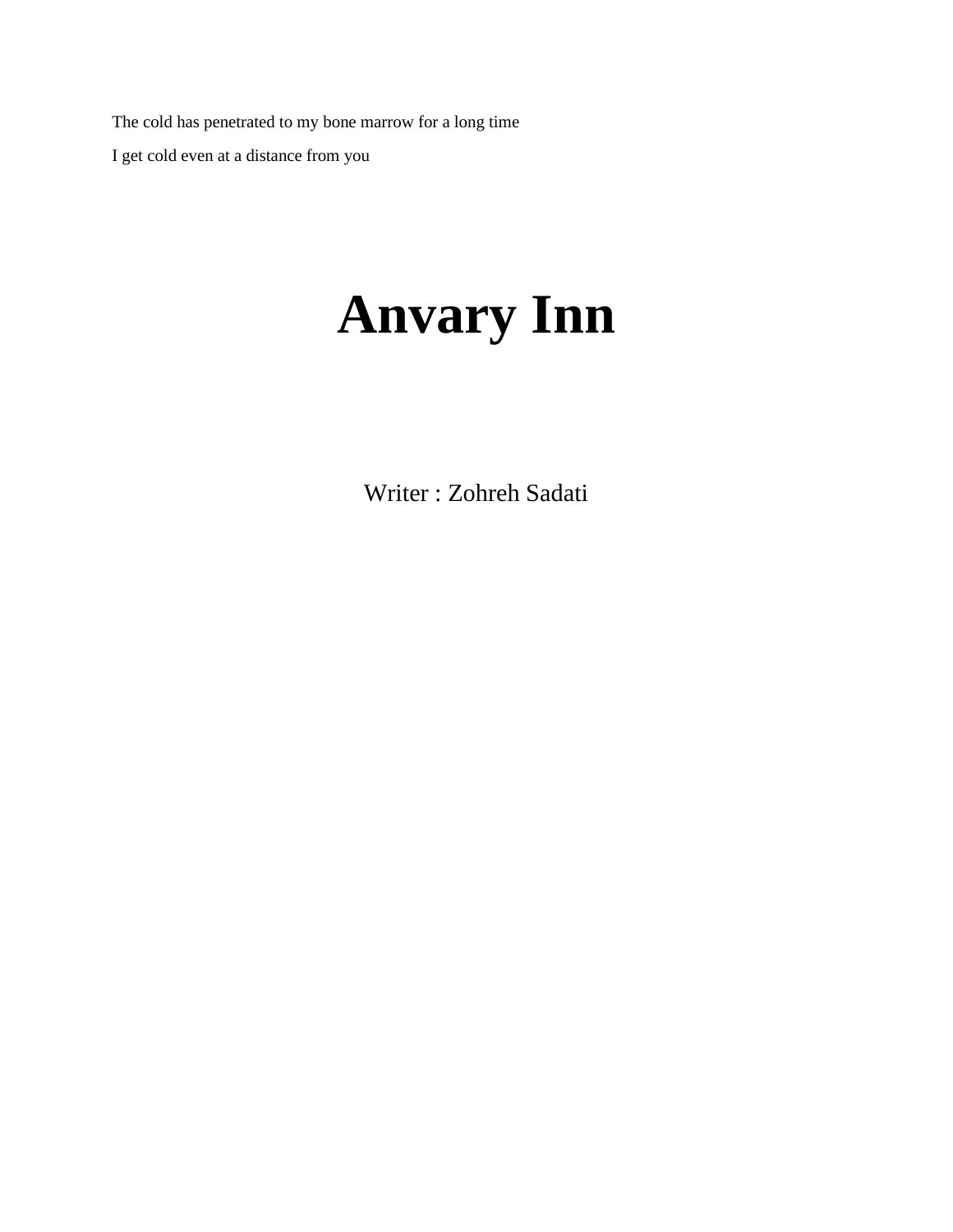Roshana from the airport which is in the suburbs The ground got wet until it reached the city I went out to make my steps faster As the sky became cloudy, my naked body showed I was wearing a thin sleep shirt This city has not changed yet You have changed more than that Roshana This is how you feel about me It scares me As I hide the moon behind the hedges

\_

 $\overline{\phantom{0}}$ 

I love this touch Roshana Oh you I embrace you in the darkness of ambiguity I don't know what I need And it will not make any difference When I have the arch of your back in mind

 $\overline{a}$ 

I'm afraid to talk to you Because there is nothing to say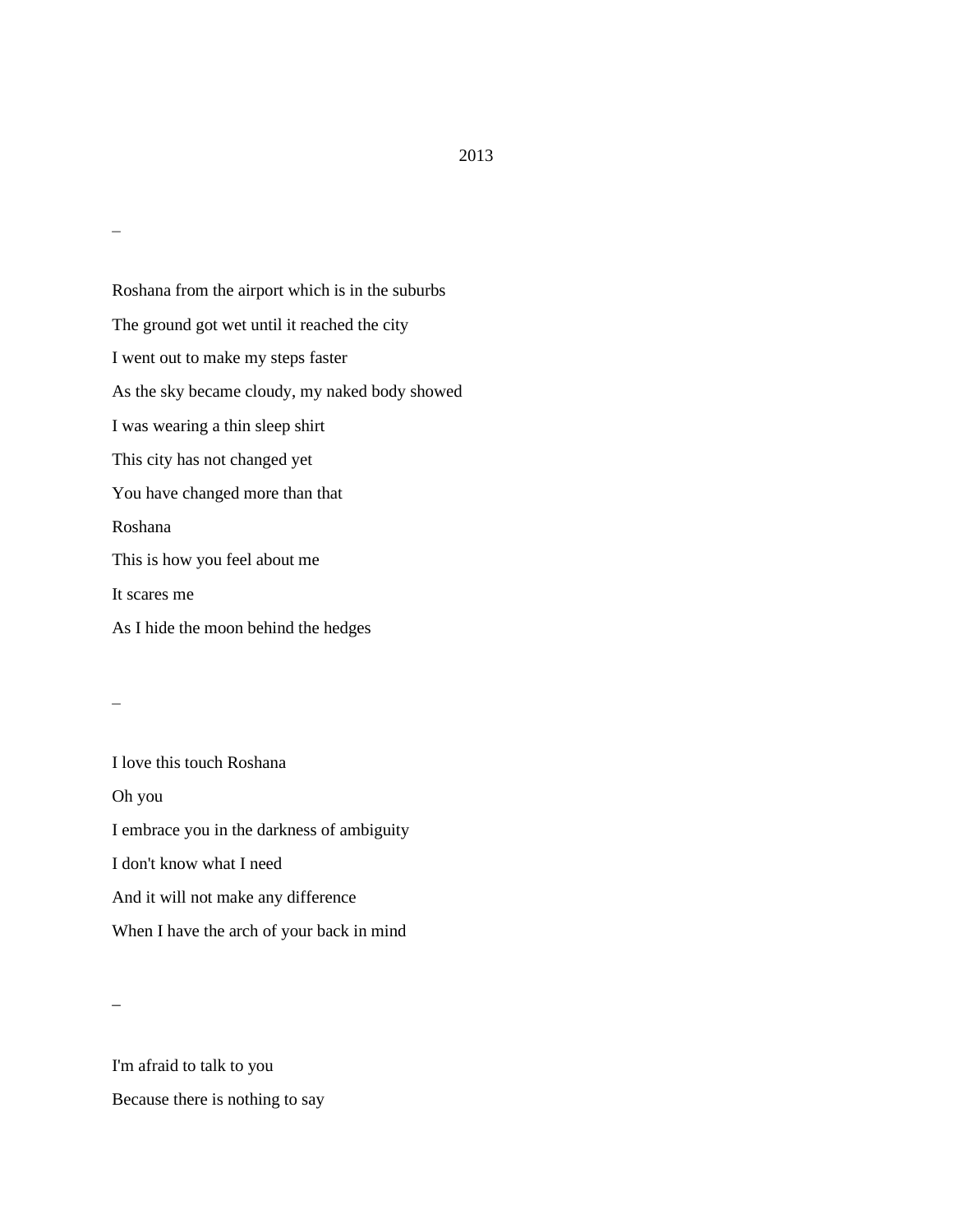| Roshana                                                                                        |
|------------------------------------------------------------------------------------------------|
| All around the city calms the onslaught                                                        |
| you asked!                                                                                     |
| Do you know?!                                                                                  |
| How can fish live alone?                                                                       |
| The fish keep looking at the bed with the white sheets on it                                   |
| And the children's room with the same old desk                                                 |
| Roshana,                                                                                       |
| The sound of your embrace can be heard in the city                                             |
| You can relax, my darling                                                                      |
| The blonde girl's voice can be heard from a few rooms away a little slowly                     |
| In another room, a woman is resting                                                            |
| Although!                                                                                      |
| I cannot kiss gently                                                                           |
| You hugged the whitey girl with your body                                                      |
| Her hair stays like the strings of a vine                                                      |
| That can be up to until the Gregorian years                                                    |
| As long as birth and death                                                                     |
| Let's put some perennial wine                                                                  |
| The neck gives in to your kisses                                                               |
| Roshana,                                                                                       |
| It will be tempting when your head is hot to lose existence                                    |
| Whose every moment is eternal                                                                  |
| dream lifts her lips in the mouth of a child who has just been separated from a woman's breast |
| The slender legs continue like a young tree that has just sprouted from the ground             |
| And but                                                                                        |
| You will travel in the darkest shade of the day                                                |

 $\equiv$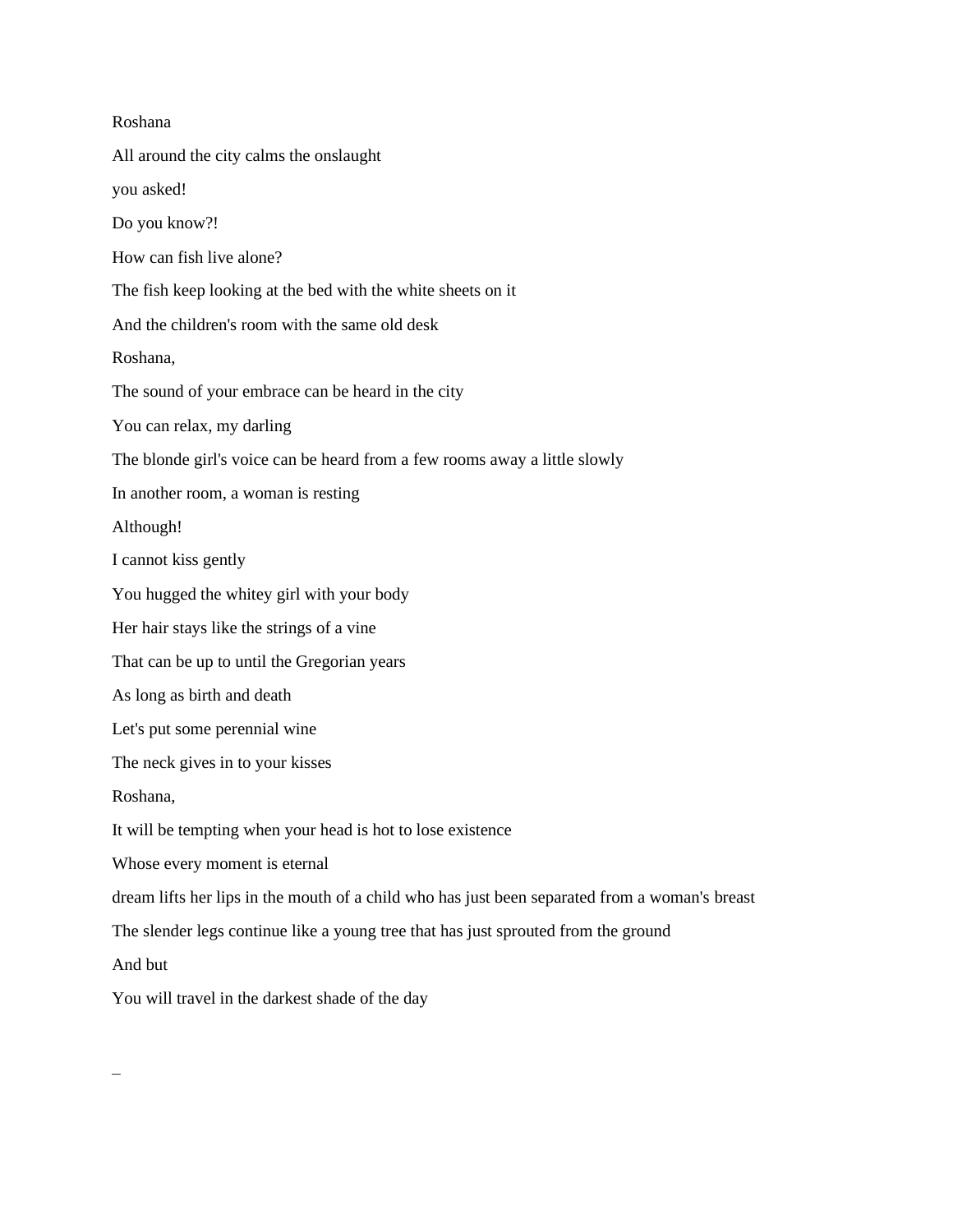You said you would come to see me At half past midnight let me count the grapes seeds for you to shorten the passage of time I do not know how the hour will pass Take just one bottle of wine to work Where you make gardens at night And You shouted for fatigue

 $\overline{a}$ 

A long time has passed Cars, smoke moving forward clockwise I talked to myself several times Nobody even looks at me There is no news about Roshana Gets away I say to myself, this time I sit next to him when it rains I watch it rains Time should not be wasted I talk, I talk a lot at times like this, little by little the voices decrease Roads embrace silence I stare at the clock She He stares at me with a smile

 $\equiv$ 

Roshana, you are late

I stand by the hospitable counter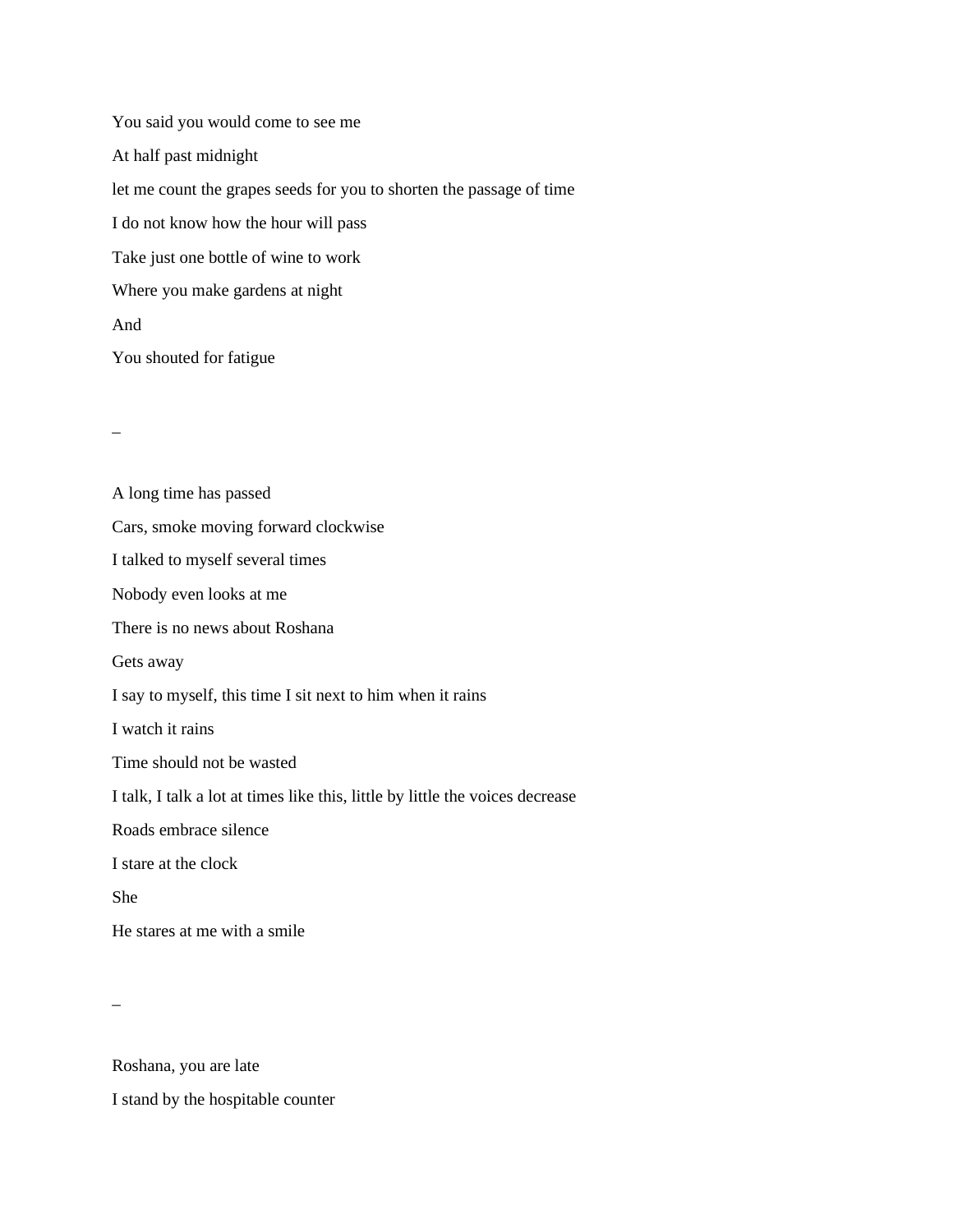The old man dials the number nine You are behind the line, your voice has changed Again, the train did not reach its destination When will the railway lines be repaired? a year passed You go on a trip at six in the morning that day beloved Sadness is like a shirt worn by a white woman And puts on a hanger I I think of the lies of the rails that lead to the parallel line every day

 $\overline{a}$ 

In the morning,

I pull the sheets over my head. In front of the guest house, a modern building is being built

The sound of the beams distracts me from your thoughts

My beloved

Your face is confused

Today we will continue the journey with a distance of twelve hours

Oh ... young man is enough

It is better to continue our travels

Each to the other side

It

Take the wine with you

While the counting of grapes is not over yet

Roshana

How bitter it is when you realize that all life is summed up in leaving

And that will be the whole story

Being created in the sun every day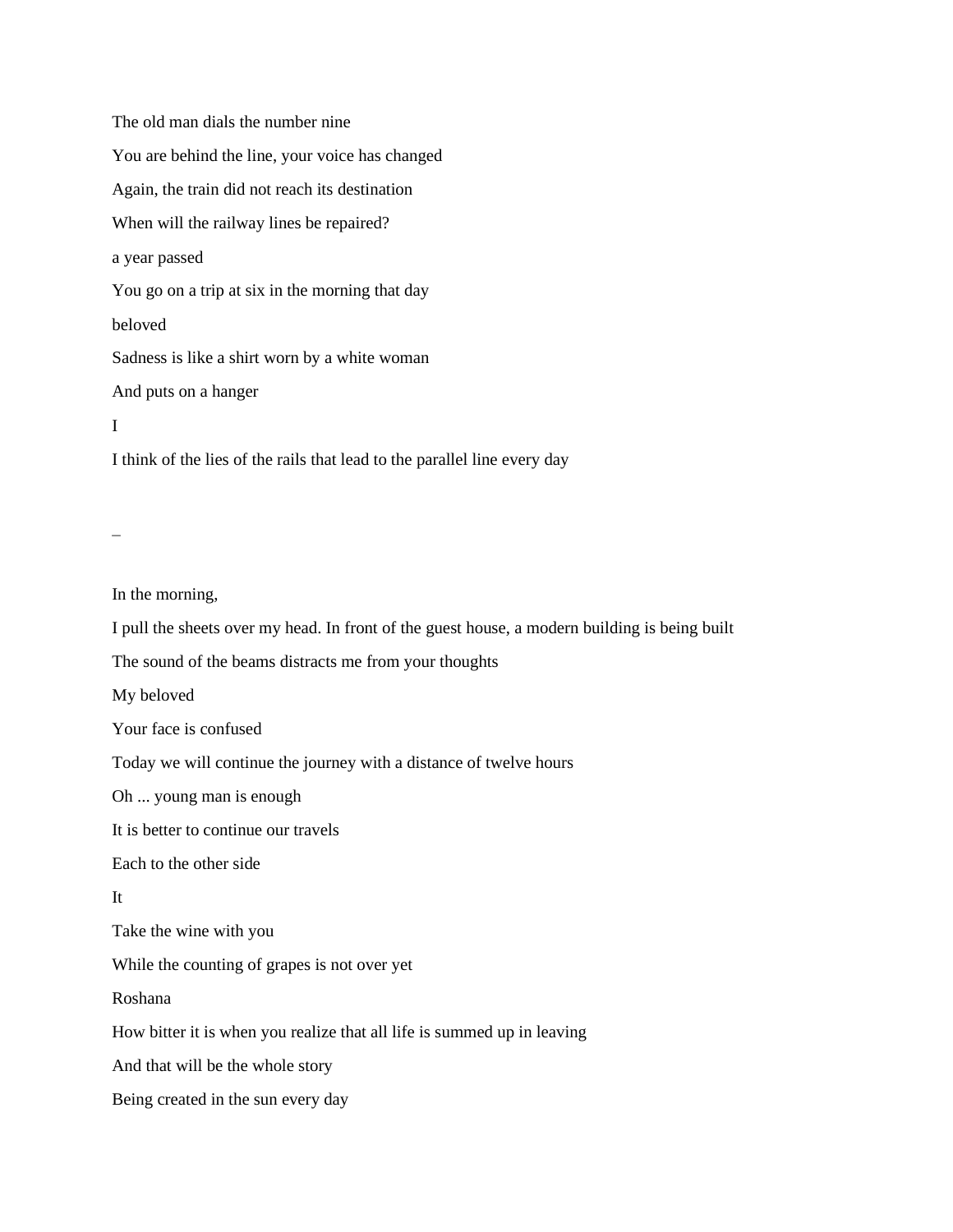Scatter the kisses in the shady alleys

You

Which city did you snow?

\_

I am so staring at your departure that I believe in you only in my dreams

 $\overline{\phantom{0}}$ 

The weather here will always be cloudy Where our hands have long been empty of love I will be a child Alone homesick In the nights of this soul I love you I love you whenever the moon shines Impatient dances in each other's arms Long frock suits under the cold Wherever the body gets hot I have a fever under French stories But I like it Maybe I'm not far away In the arms of my head on your shoulders Gently caresses word by word Letter with voice I love body to body Soul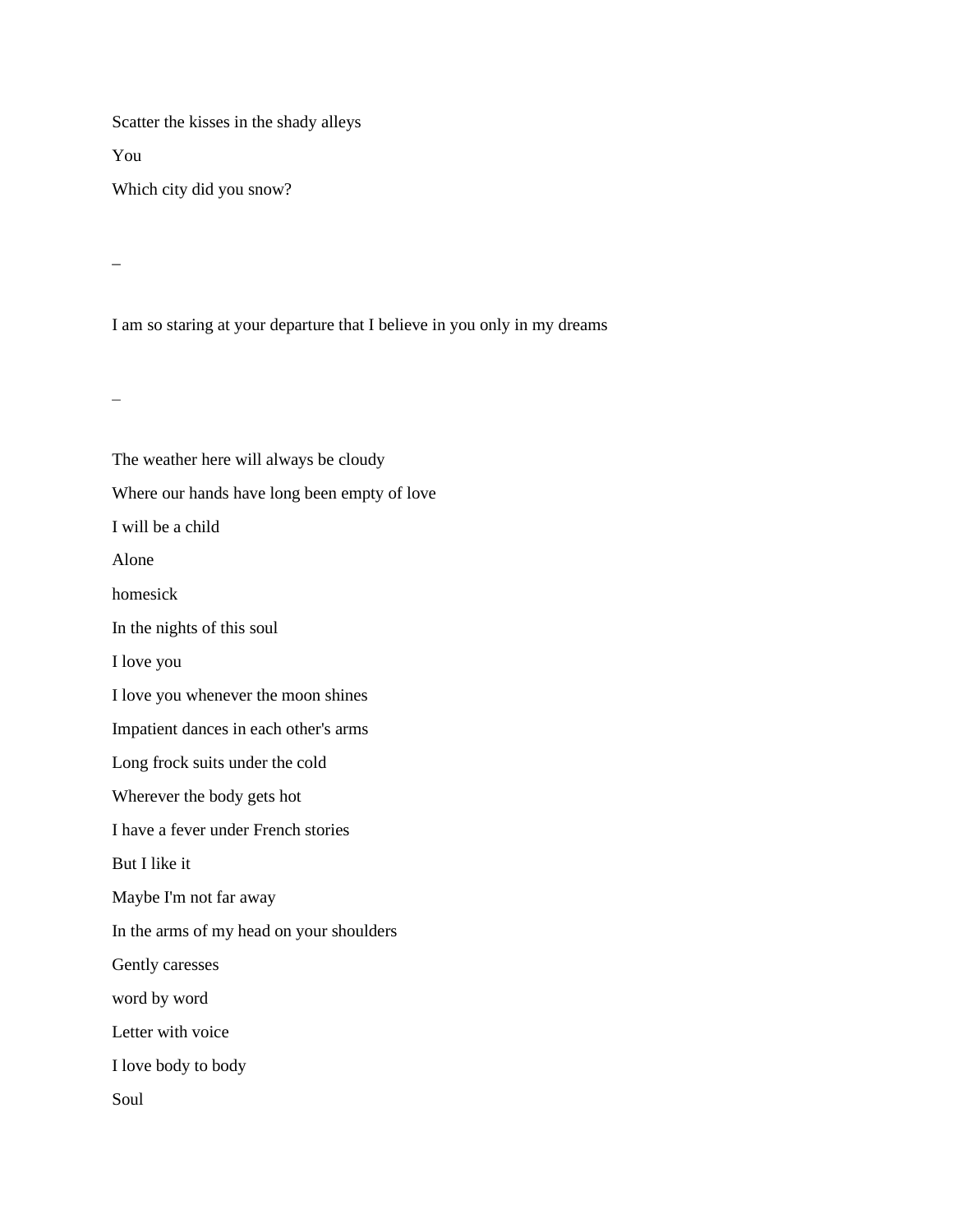With

Soul

I love you

In the first embrace

I lean on your hands

Sleepy in bed through the distant paths

Lover

I

 $\qquad \qquad -$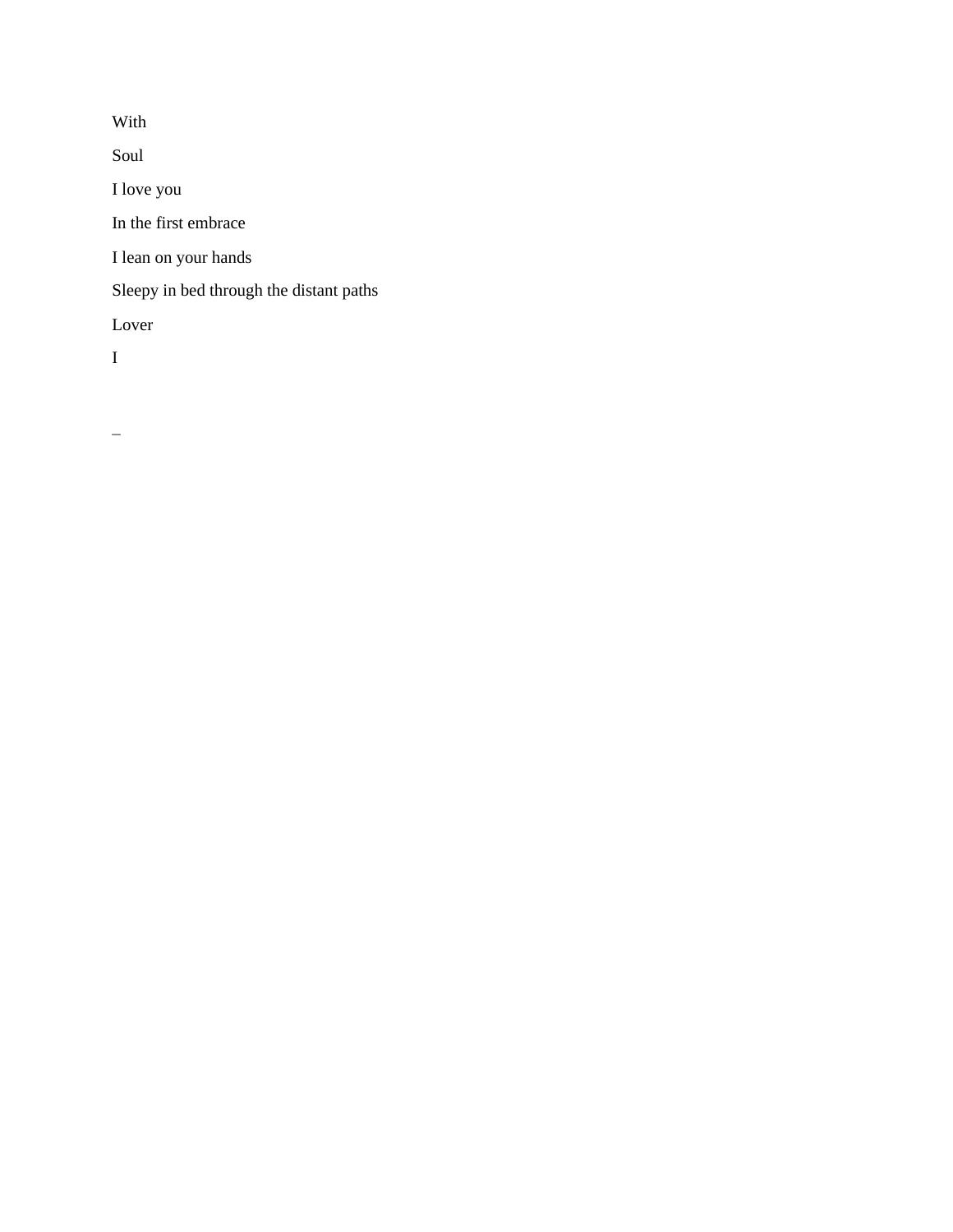# **A river in Mexico**

Writer : Zohreh Sadati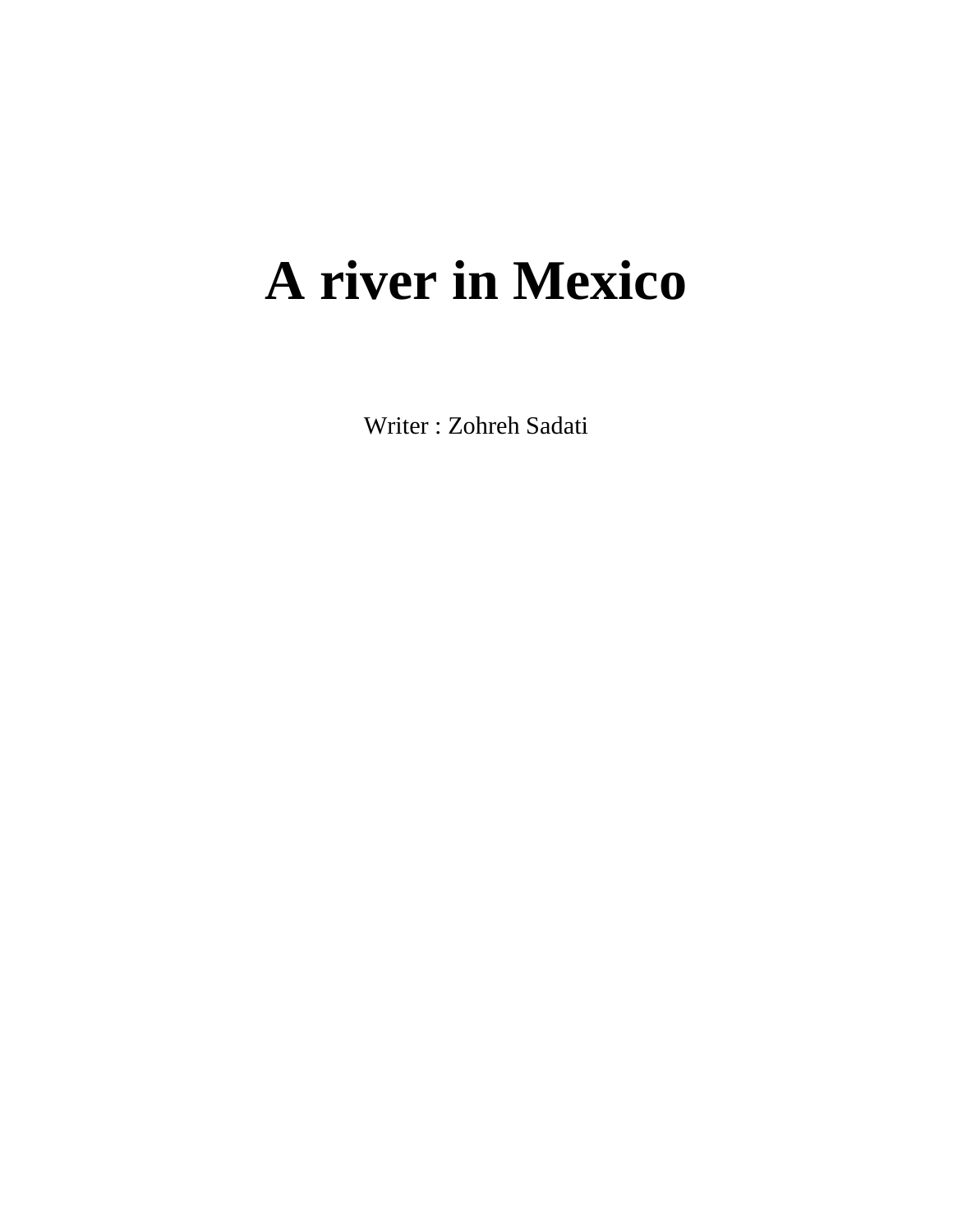I rebel in absurdity in another way I sleep on the kitchen gardens I live my dreams in constant repetition every day And look at the turbulent birds of the seas Washing windows that call the female limb beyond falsehood The next nights without wiping the red faces from my clothes Invasion of dreams Those who say freedom Hides in wet pillows I say One morning Feathers send the night to dance like nothing

 $\mathcal{L}(\mathcal{L})$ 

\_

In the corridor The dark room of lies, our eyes were really worried of truth Which betrayal belief in your home drives a beach across your body? When our cherries are full, They laugh at the joy of our bodies And kiss us on the cheeks The rotation of the eyes in our necks At a distance! Thank you, penetrating man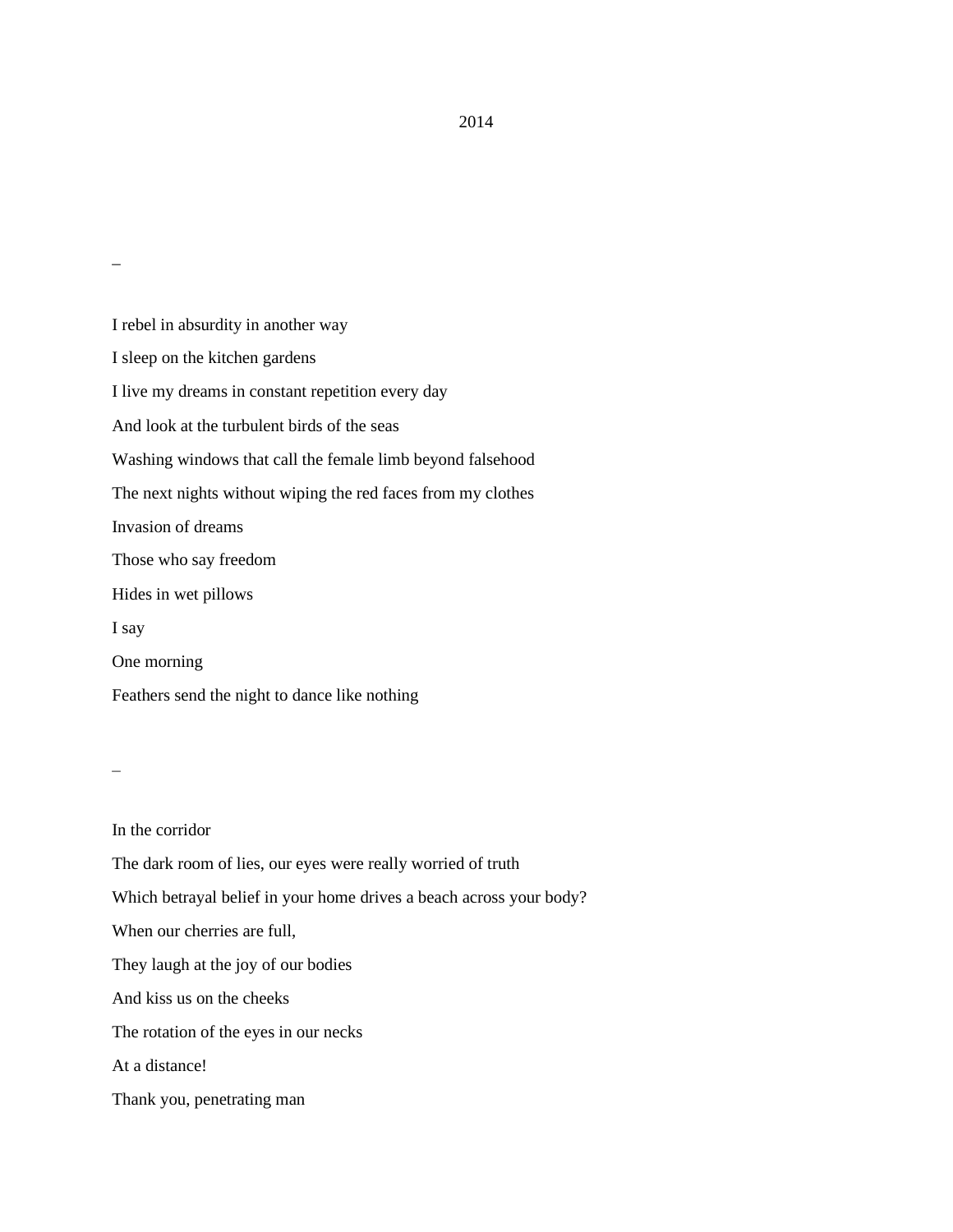I'm going to the balcony, In cold weather Look at my body under the dark shade that I call the moon You call me Hug me, I will drown in you for long hours Until morning again in the trees Now The man walks alone, walks to freedom Along with the kiss he sends from behind the glass In that time Lies worry his eyes before they come to the truth As worried about freedom

 $\mathcal{L}(\mathcal{L})$ 

A penetrating man standing at the door Your gaze twists on my hair I am silent after the first greeting In an instant the empty seats are filled with shadows From afar I see eyes that do not drink Nothing else I do not see anyone! I fill the glass with the rest of my wine I laugh, I laugh out loud at the white sheets And my hair that sounds on the carpets The smell of the body that turns into a dance under the feet of our friends And a small green earring next to the table I see a penetrating man through the leaves Hand around his neck We drank a lot of happiness at the same time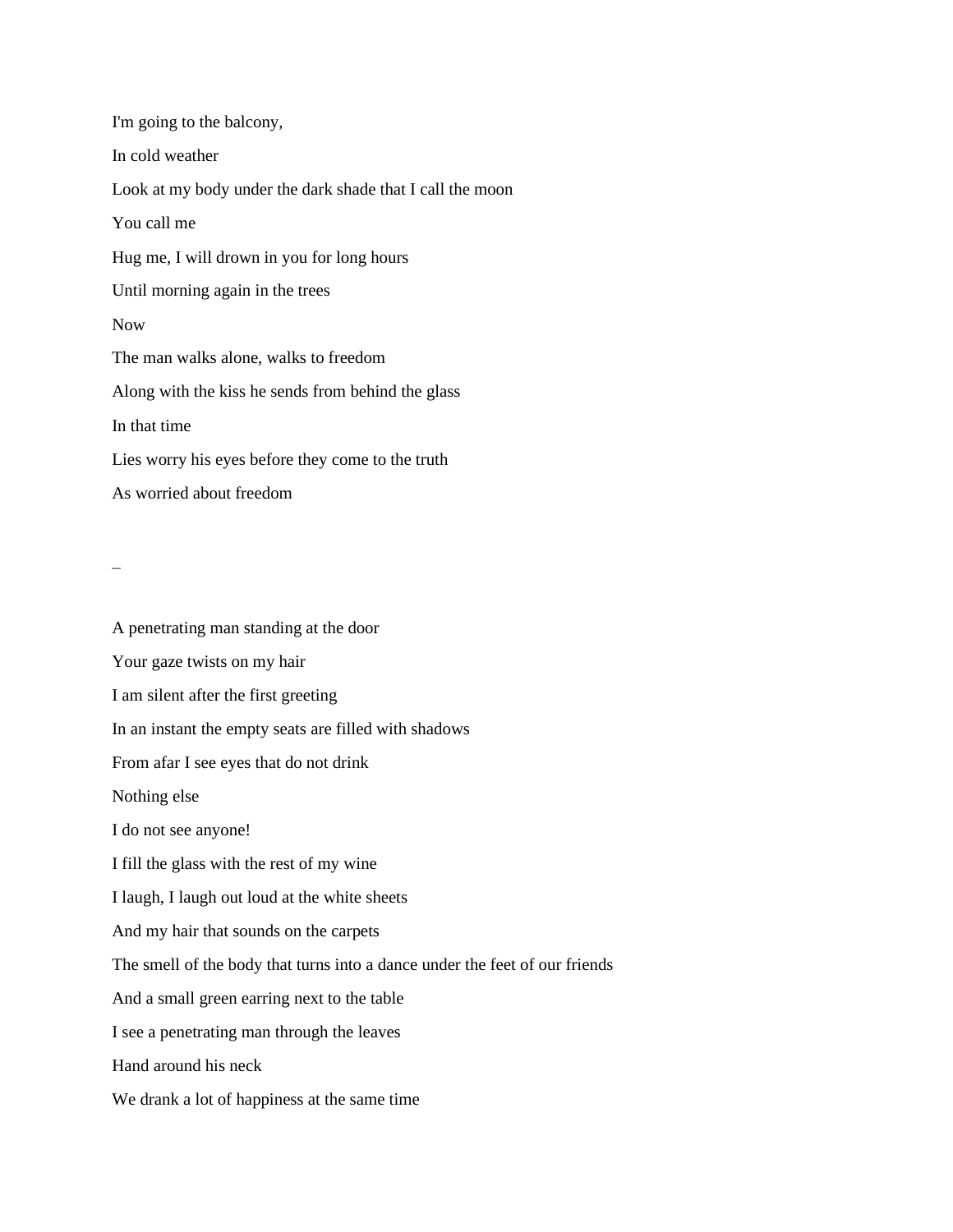You look My departure, my body that pushes you back in your laughter from now on Shake your hand My hands want freedom Wants to laugh at the end of the night When everyone laughs

 $\overline{\phantom{0}}$ 

you will come And I still look at the footprints of the pines That got wet with your look before you left And again They will be red

 $\overline{\phantom{0}}$ 

| Penetrating man                                                 |
|-----------------------------------------------------------------|
| I will not greet you                                            |
| And I will not say                                              |
| I will leave your country soon                                  |
| My believe                                                      |
| My country                                                      |
| Leave it to me                                                  |
| You have filled me with politics                                |
| Policies to love your soul                                      |
| To the ruins of Afghanistan                                     |
| With all its beauties                                           |
| Which war                                                       |
| Will wash the frightened eyes of the Afghan child from my dream |
|                                                                 |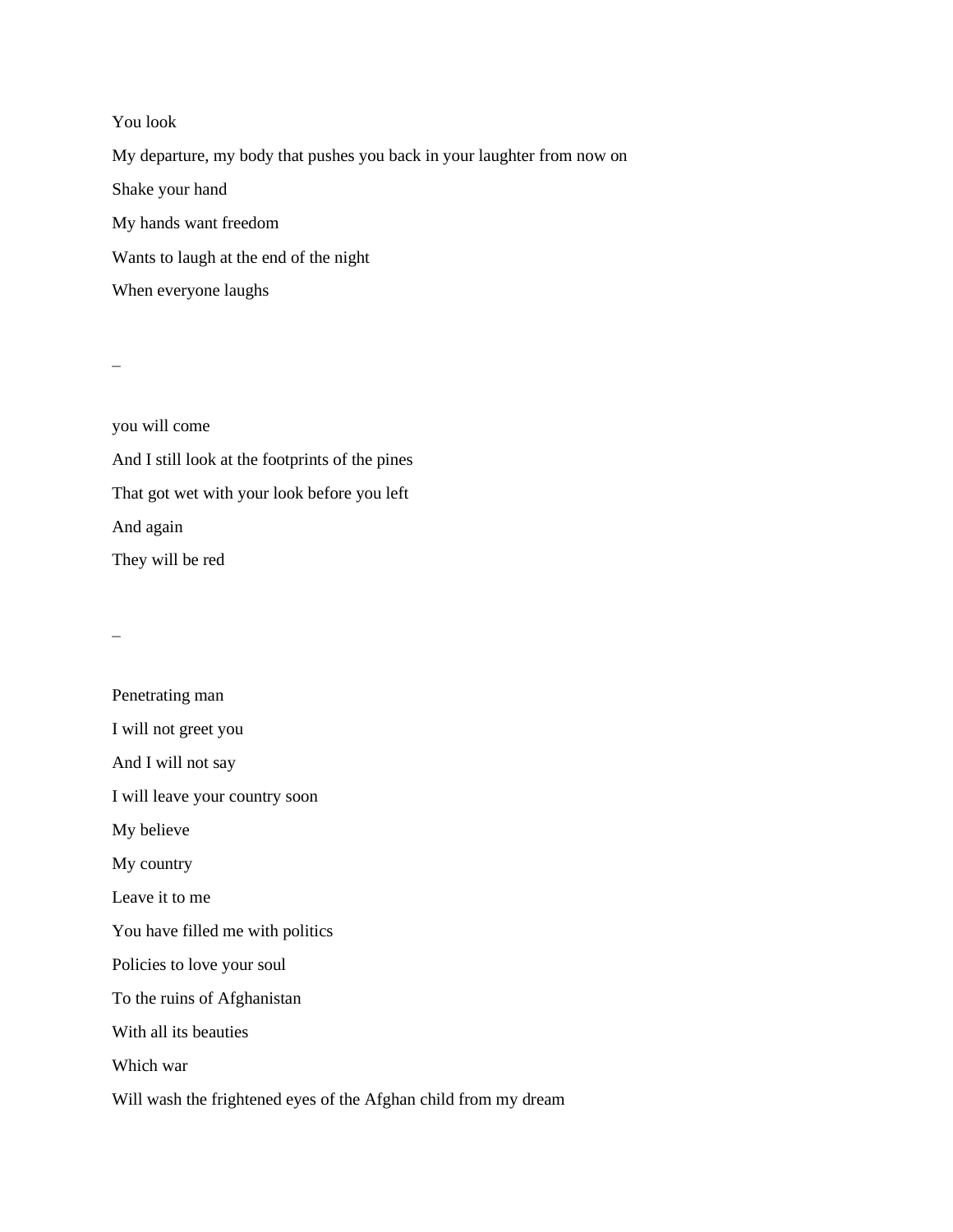I will not even greet you Until the wars are over and I touch you between the shards of glass Between the bombings Thoughts of men and women on the pavements, streets I will not rest for a moment I will speak with your eyes in clear dust At that time Our eyes They will not greet each other anymore Tell me how to look at you When you walk in such a way that my eyes become feet To call me to myself Tell me how From which door should I enter so that I do not tremble for a moment Penetrating man I know, you know, everything is already clear Last night I slept in my arms My eyes are such that they do not see you Our bodies are sunk in the ground And I will never go through the door **Other** \_ I wake up I do not remember anything

Who whispered the last sentences in my ear?

Morning

Clears everything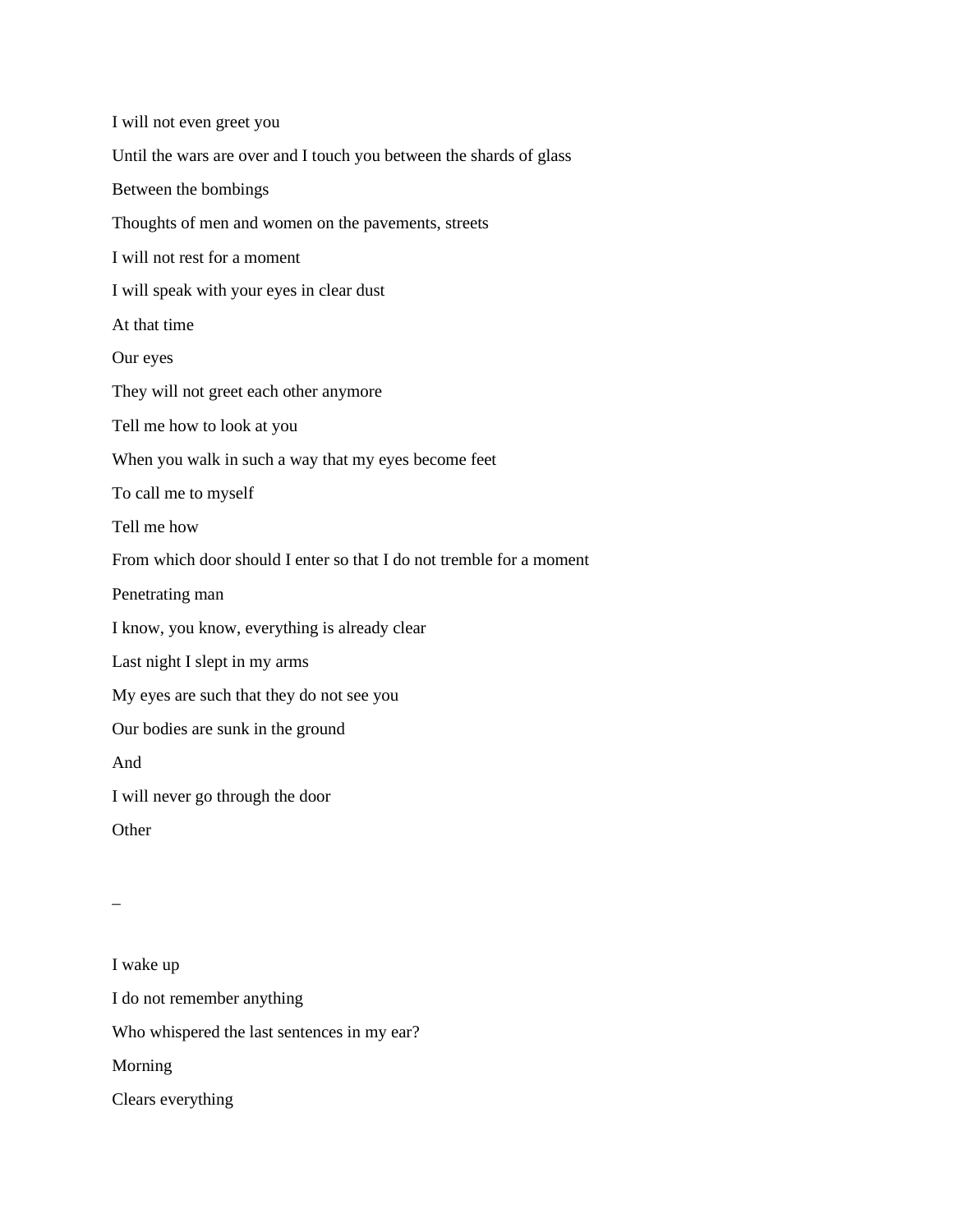I cannot tune in last night with last night The sun is shining just above my head I do not remember the correct image Only numbers I will stay the rest You are finished And the numbers extend In which of my nights did I dream of you? In Absolute Escape, in which nightmares am I scared? And I stand at a distance Of all that is tangible to me Only one night, The one night Where I forget everything And the morning begins

\_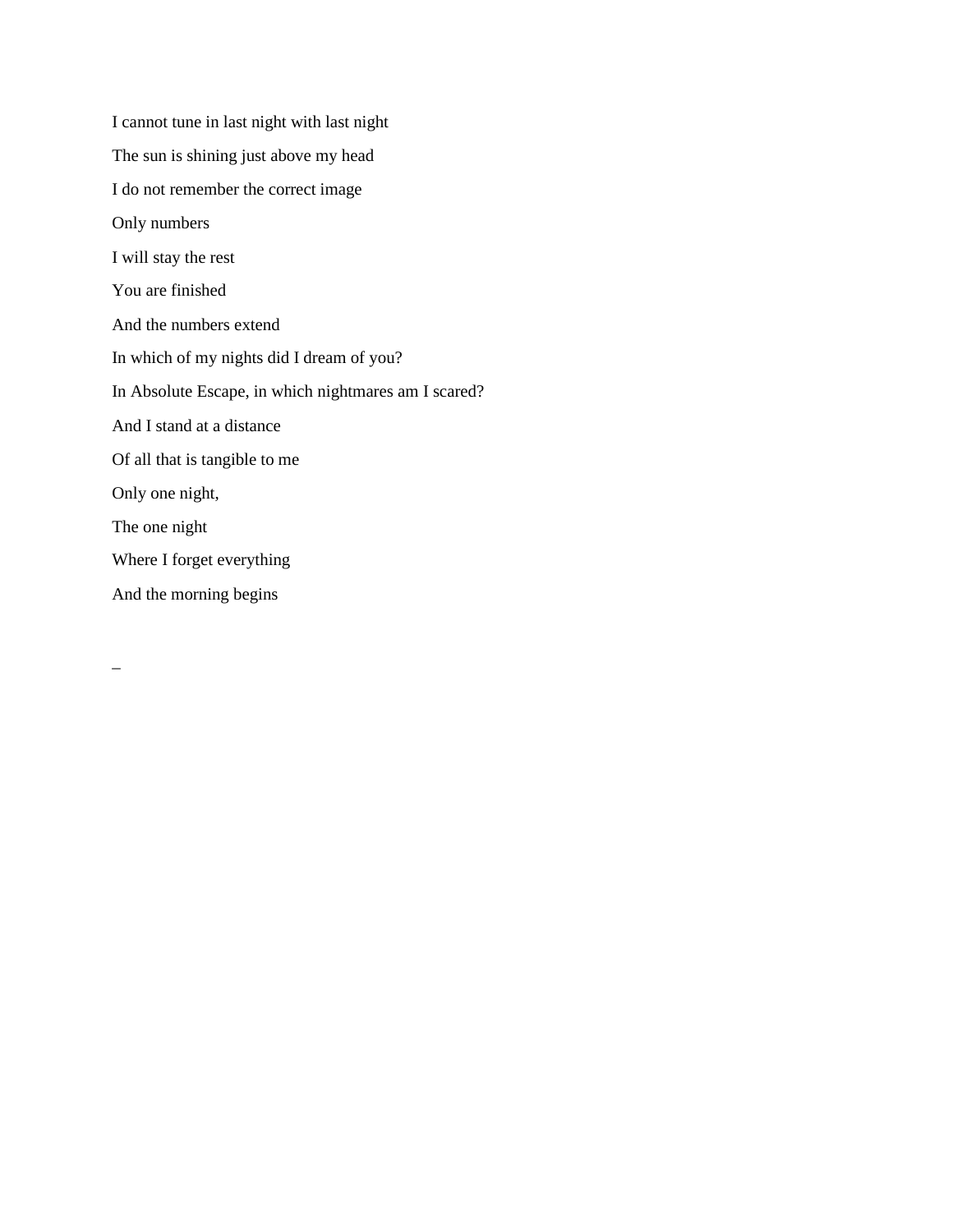## **I am a land**

Writer: Zohreh Sadati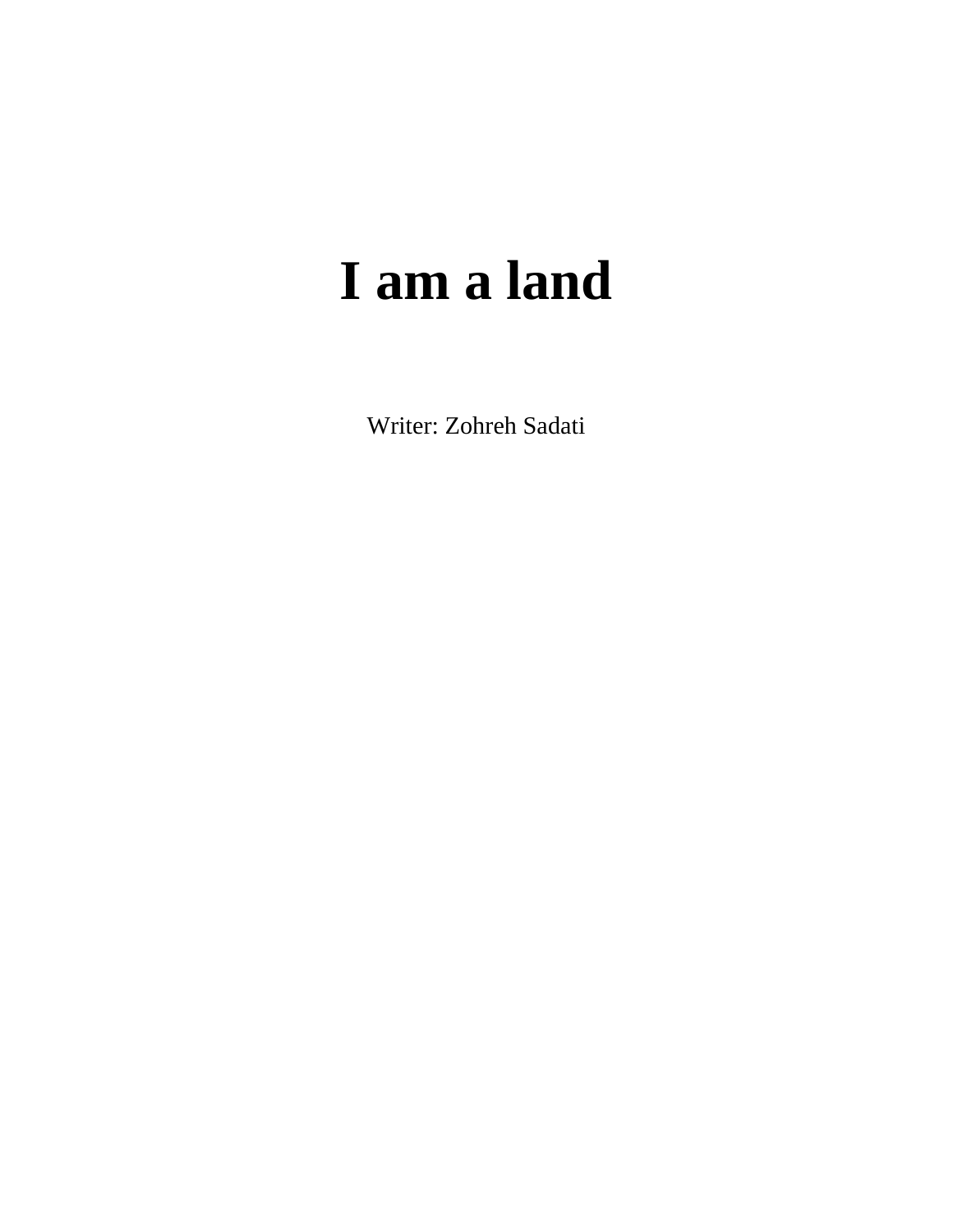My beautiful city will be pleasant and safe for you When our flirtation between people is obvious And our kisses are breezy for children It is as if they see peace in our kisses I have seen many lovers in Milan, a child resting in their arms and they kissed on each other's lips A child so staring that he sought peace Yes, Milan like this! It is a tragic place One of the most amazing places in the world Airport It is somewhere between freedom and you I have always liked to drink when the checkpoint opens **Coffee** Or make my appointments at busy airports Maybe even lie, sometimes Say goodbye! I missed the flight Bring your neck closer When making peace Slowly, slowly get away from you I shake your hand to walk away to send you a kiss Then I sit in a cozy place I drink my coffee And I listen to the voices of hundreds of people

2017

 $\mathcal{L}(\mathcal{L})$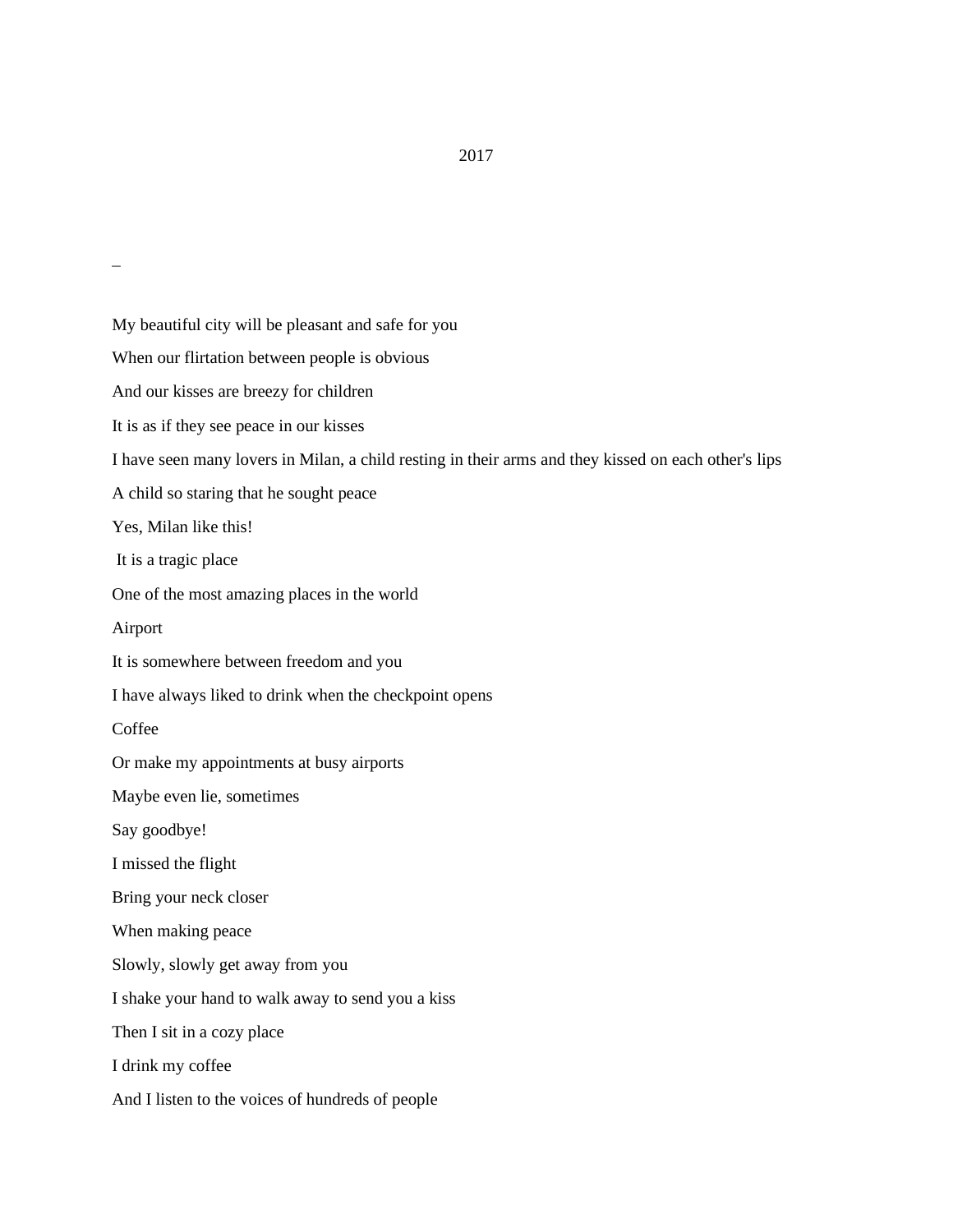You know how I got my feet out of your dream One day I was talking with your silence Our conversation turned into a long discussion And it took me somewhere beyond your love I saw you face to face I could not go back to your arms Because your eyes were more open than your closed eyelids forcing me to stay To stay And Only love you \_

\_

When do we set aside borders and embrace the invasion with the nature of our hands I measure my country with you every day With your nights Your words In the farthest place of my time I read you Somewhere between the crowded alleys Without knowing where I am standing, the bar lights are filled with the shadows of men and women They dance And the glass is a strange reflection On wet streets I'm so scared that when I step on the street, the glass shatters under my feet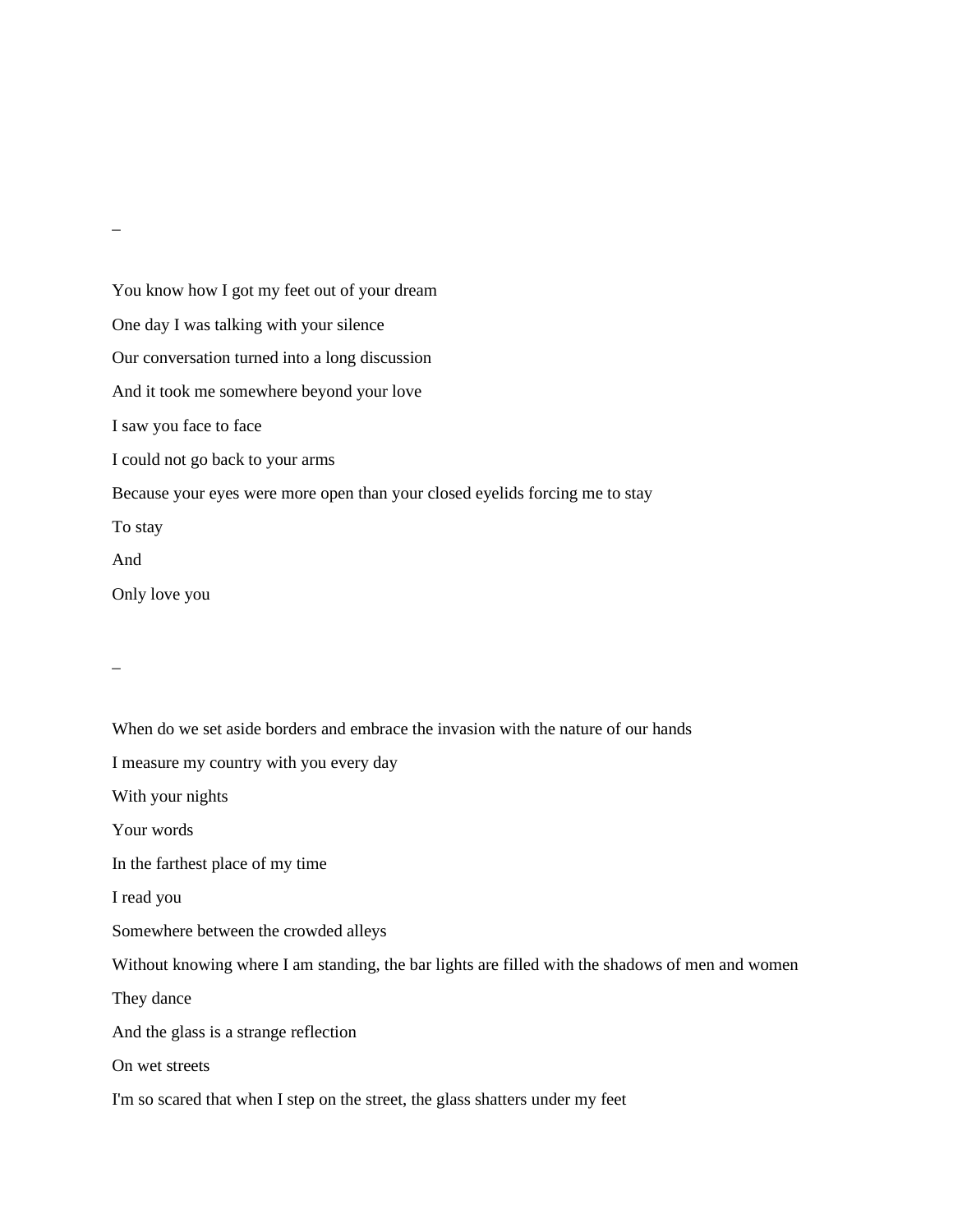| I, measure my country with you every day                                      |
|-------------------------------------------------------------------------------|
| With your nights                                                              |
| Your words                                                                    |
| Which pushes back the loud music of the nightclub                             |
| The cold of these nights makes rain umbrellas more beautiful than your tongue |
| I will no longer take refuge in it for fear of rain                           |
| I remove the sweater from the hanger                                          |
| I go to the streets                                                           |
| And                                                                           |
| All voices, your voice                                                        |
| Dancing under the light of cafes                                              |
| Somewhere between dark alleys and empty beer glasses                          |
| Poetry gets in you                                                            |
| In Your Shadow                                                                |
| I measure my country with you every day                                       |
| Your nights                                                                   |
| Your words                                                                    |
| I get up in the morning                                                       |
| And                                                                           |
| I will be ready with you for another night                                    |
|                                                                               |

 $\qquad \qquad -$ 

Paris is a city full of breezy colors that it takes over of its people every day

 $\equiv$ 

One day I will travel with you to the cold mountains

And in search of wild dogs

I will put them to sleep by the fire at night to watch the dance of the shadows at night with ease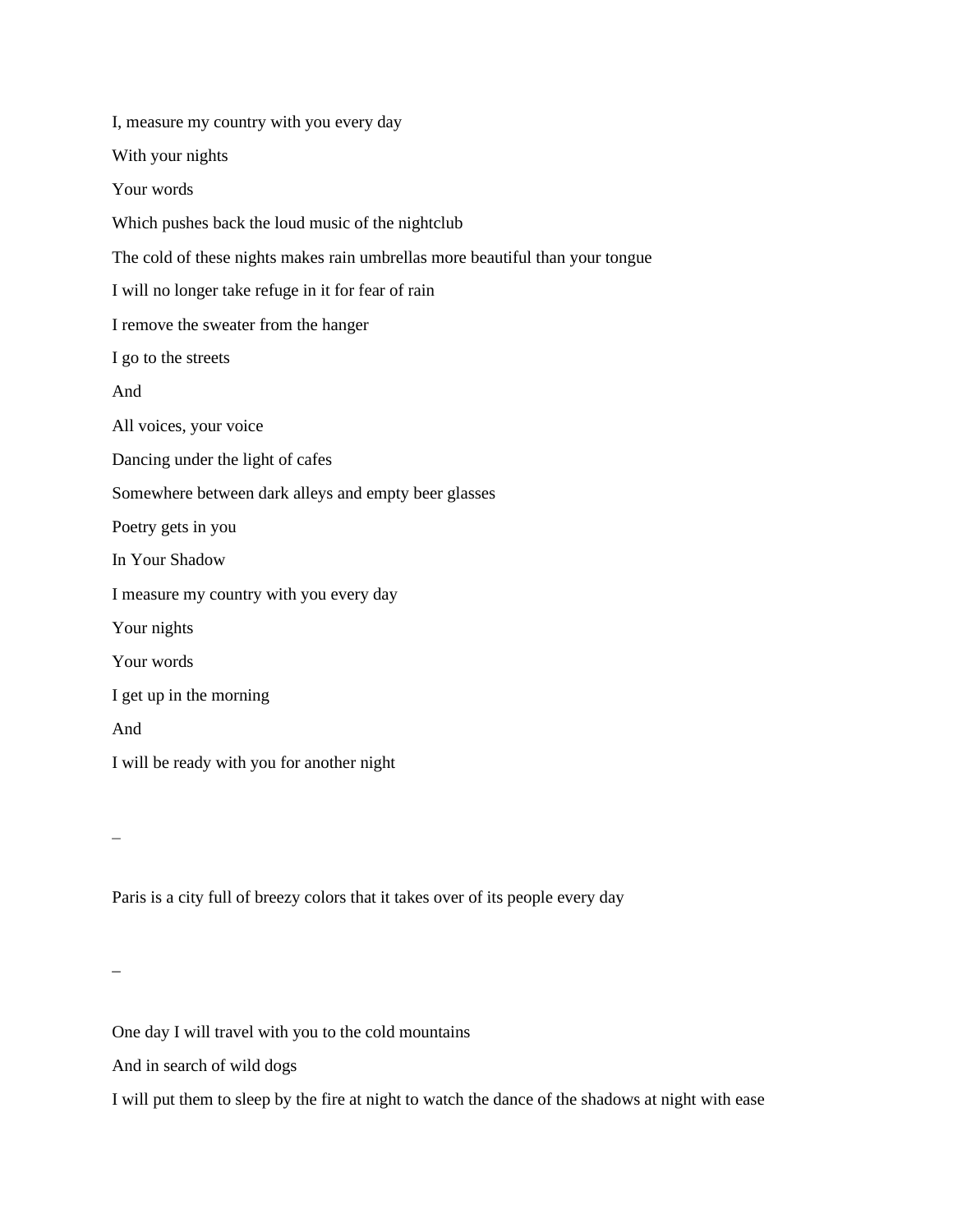The cold air hugs me these days I asked for this trip so that you can continue to breathe somewhere far away I listen to the sound of drums, the voices of the people I Forget the time You Just keep breathing Children breathe in the air here naked Their food is the sound of percussion instruments If you know how much I love them You will forget me And You will leave me among them Somewhere between our loves Naked bodies Black skin that reddens under fire I will not stand anymore I dance Like predators You don't know me anymore; you think you will forget You just keep breathing because everything has been between us There will be nothing in the laughter of the children of this land My man The moon will be colored by the darkness of their skin The fire dances with their dance Instruments play with their voices The trees here whisper under their breath With their silence Oh, if you only knew how much I loved them You will leave me forever And breathe You just keep going, my love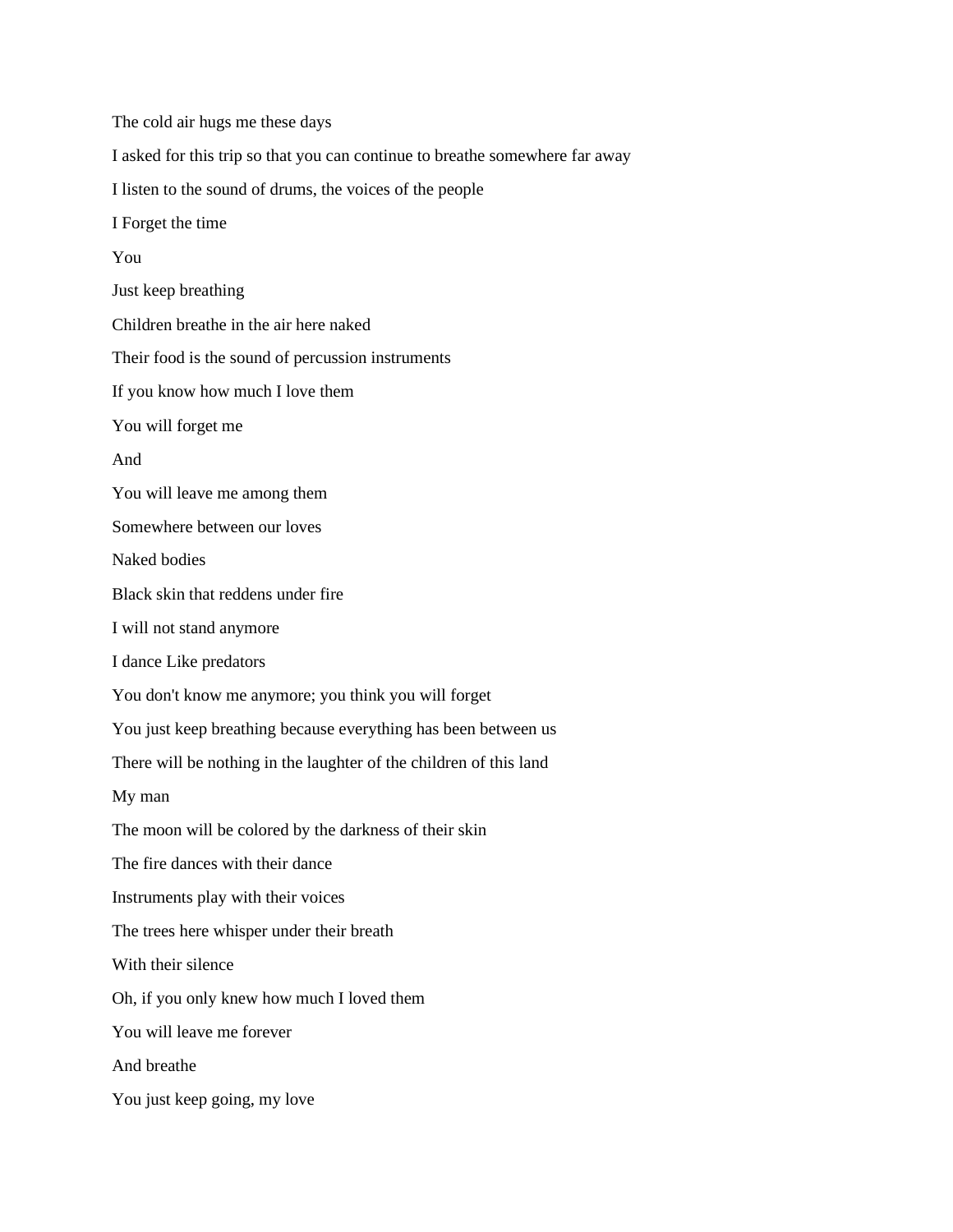#### Maybe

If you can!

\_

Let's go through everything that separates us, let's go through people's minds together

 $\overline{\phantom{0}}$ 

Hear my voice between your wars, Says I love you, I love all the men of my country Between rage Because these will one day become the lovers of the time I have suffered for them I have seen their expectation I stare into their eyes I am a land Hear my voice between your wars I cry I love you I not only love but admire all the lovers of the time I put it in my heart And I kiss your hands that have fallen to the ground because I I am a land and bodies

 $\overline{a}$ 

When you talk about yourself, love finds a new meaning You fall asleep in my mind and I drown in you The sun shines through behind the curtains Tell me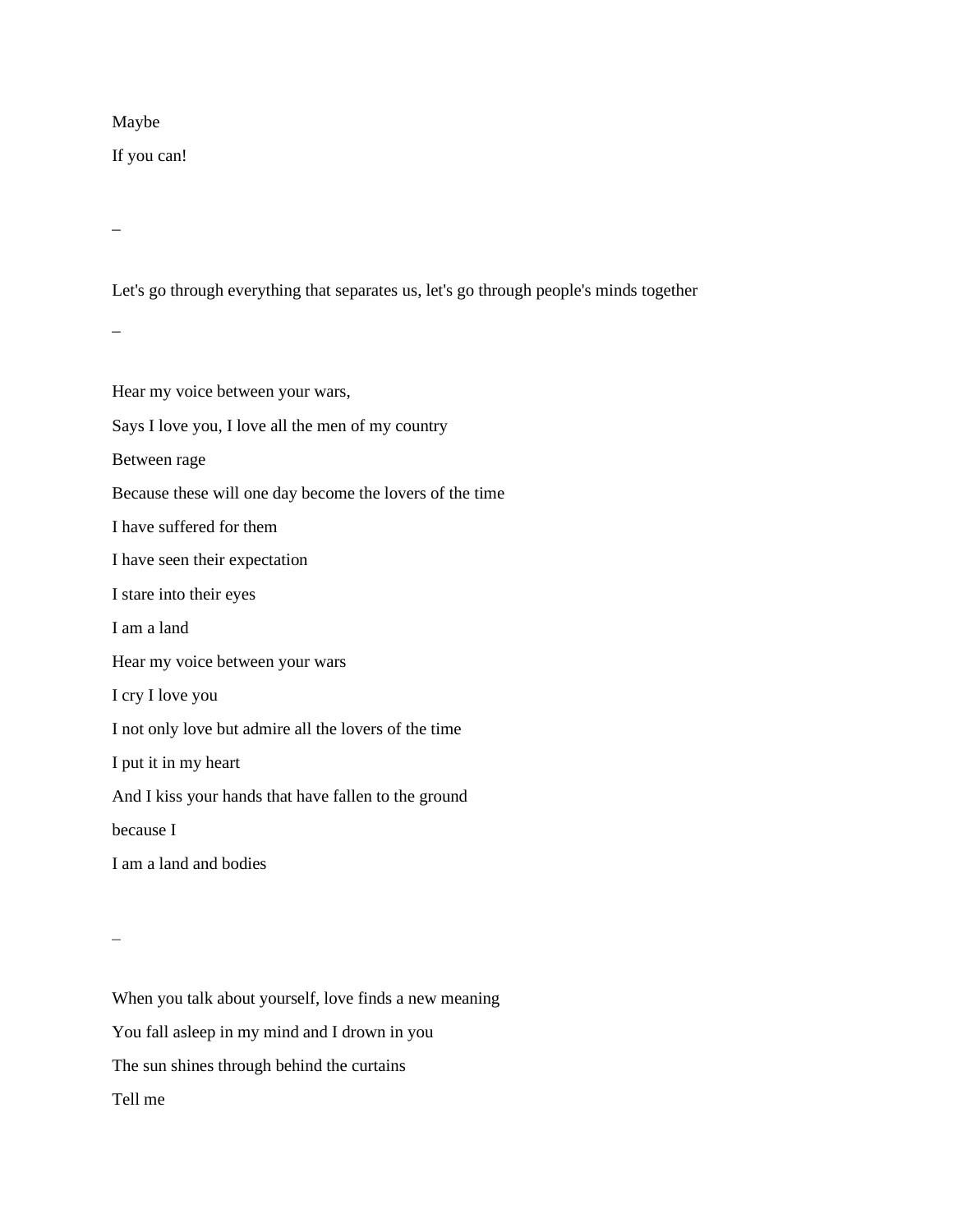Let me tell you about bright nights When they envy a short sleep Forget your dreams One Night Your Imagination I bought it for a man who was playing in the busy street I called him I handed her a rose, Understands the music of love well As the man looks at my tangled hair, He realizes from my hair that I lover

Make me words, sentences When hear yourself as I speak to you My beloved

 $\overline{a}$ 

\_

Listen so I can sing to you Listen Listen between the words Just listen to the empty space I am silent

 $\overline{\phantom{0}}$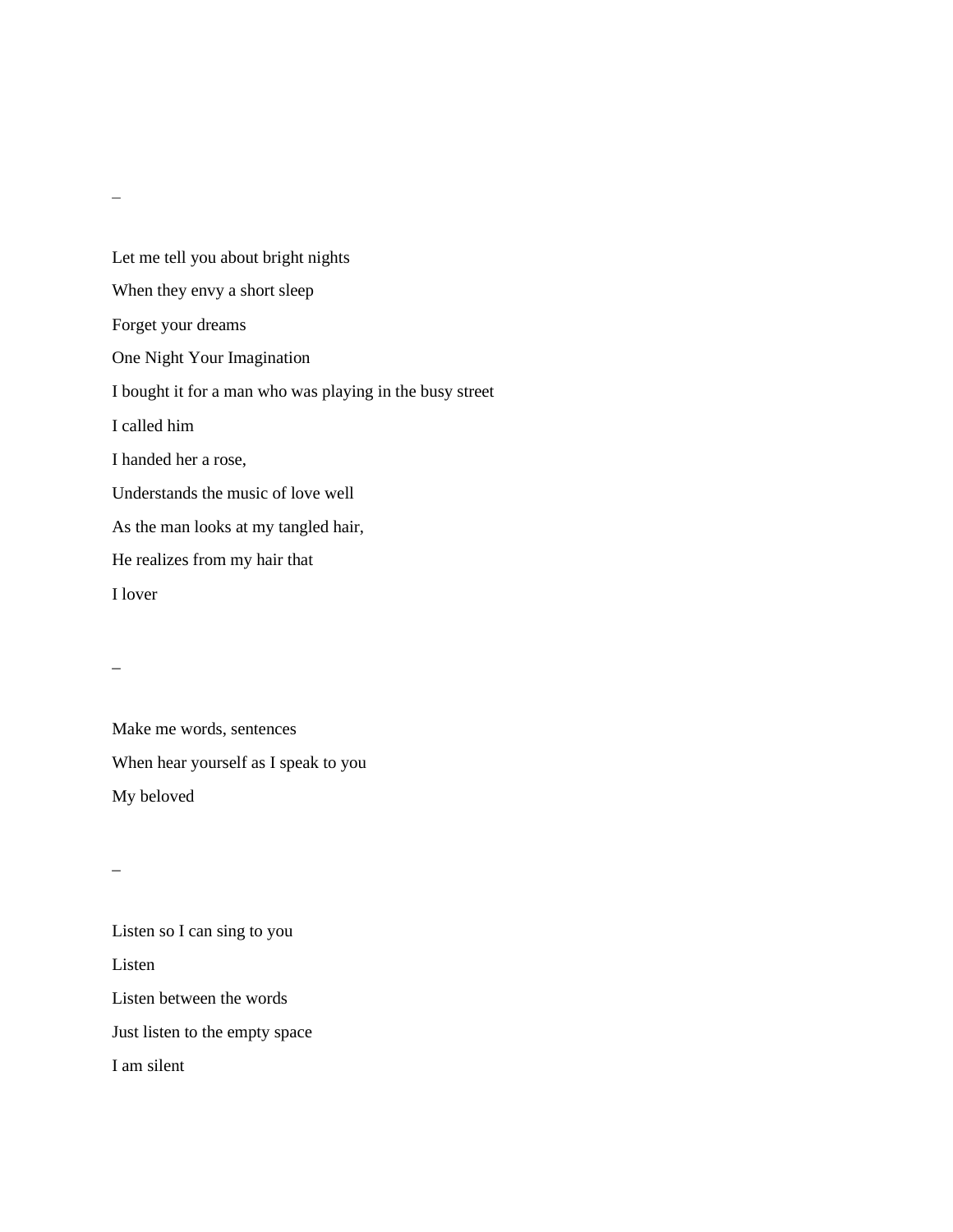Repose by my side Hold your hands to my hands to discover the world These days, how late the future is in the present Come closer Tomorrow, when ran away from us, I will hide you from yesterday Every day I tell my dreams to put you to sleep Slowly, when you fall asleep, I get out of your mind I look out the window I want to drink coffee and think of you only

\_

Get me what you want To find out I am a land with you I will turn the fields of your limbs into mountains My love, fall in In the soaring palaces of the forests Watch the kites How they dance I think Liberation wraps his arms around your waist next to a sycamore tree And you kiss the dew that falls on the tree I want to dance all the words with a song from your mouth Whisper until the peak of your voice, until I feel the least time to reach you You sing to me Your songs Freedom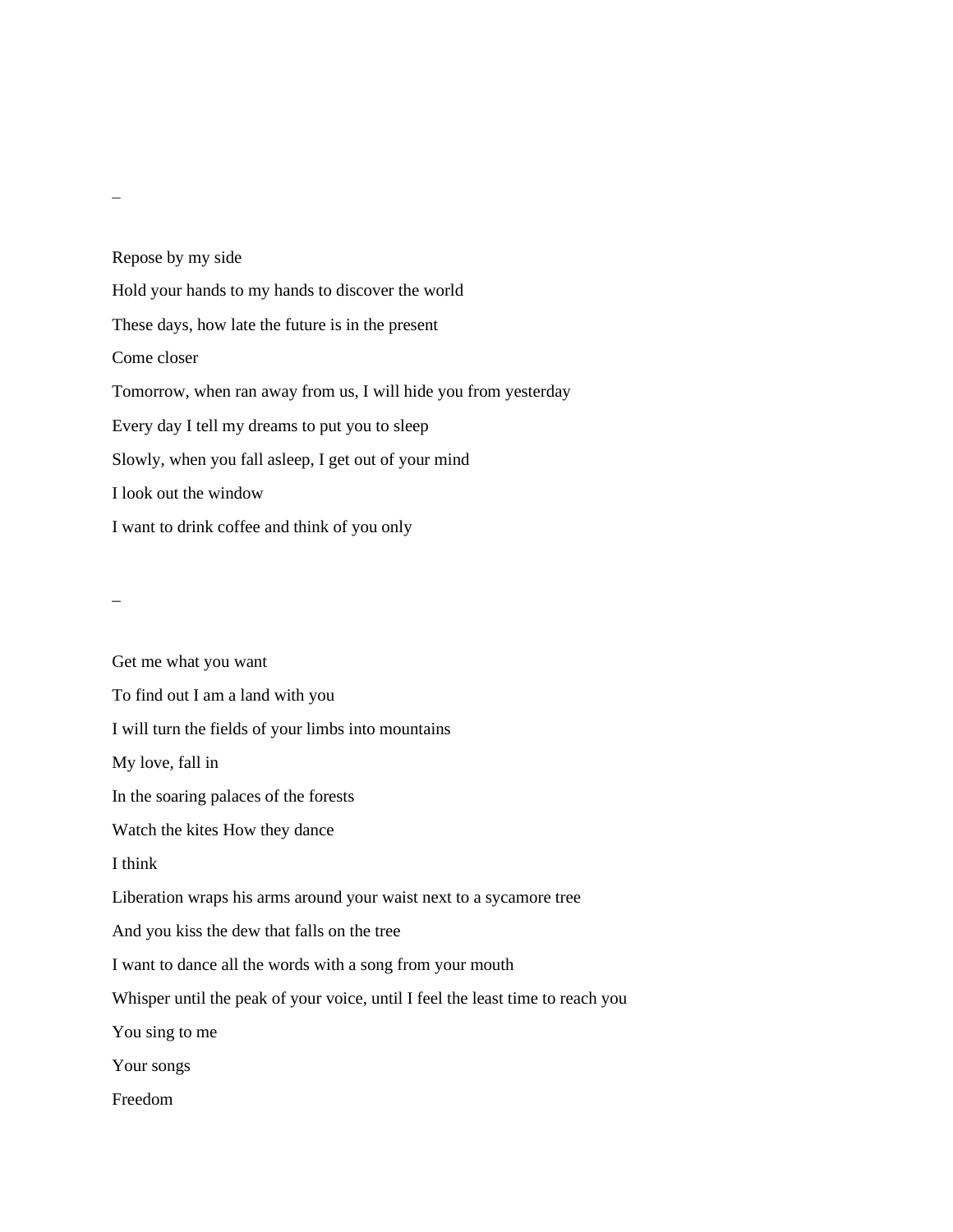I remember countless songs from my childhood Consonant with regime parades In tune with the sound of drums Like hitting a rock on a landmine And heads forward Yes! I remember well My songs always stood out in front of other children's eyes No song would flow as much as your eyes Look into my eyes No vocals will not be present in me as much as your hands Put your hands in my hands Beloved It is enough to know that it does not remain silent Put your head in my fists There will be no end to war now Trust the bodies lips! It is like liberation Leave me

 $\mathcal{L}(\mathcal{L})$ 

I want to walk in the forest together Watch my dreams As the cloud with the sky, the snow with the night becomes obvious I want to experience loss together Imagine my nightmares, slowly start caressing As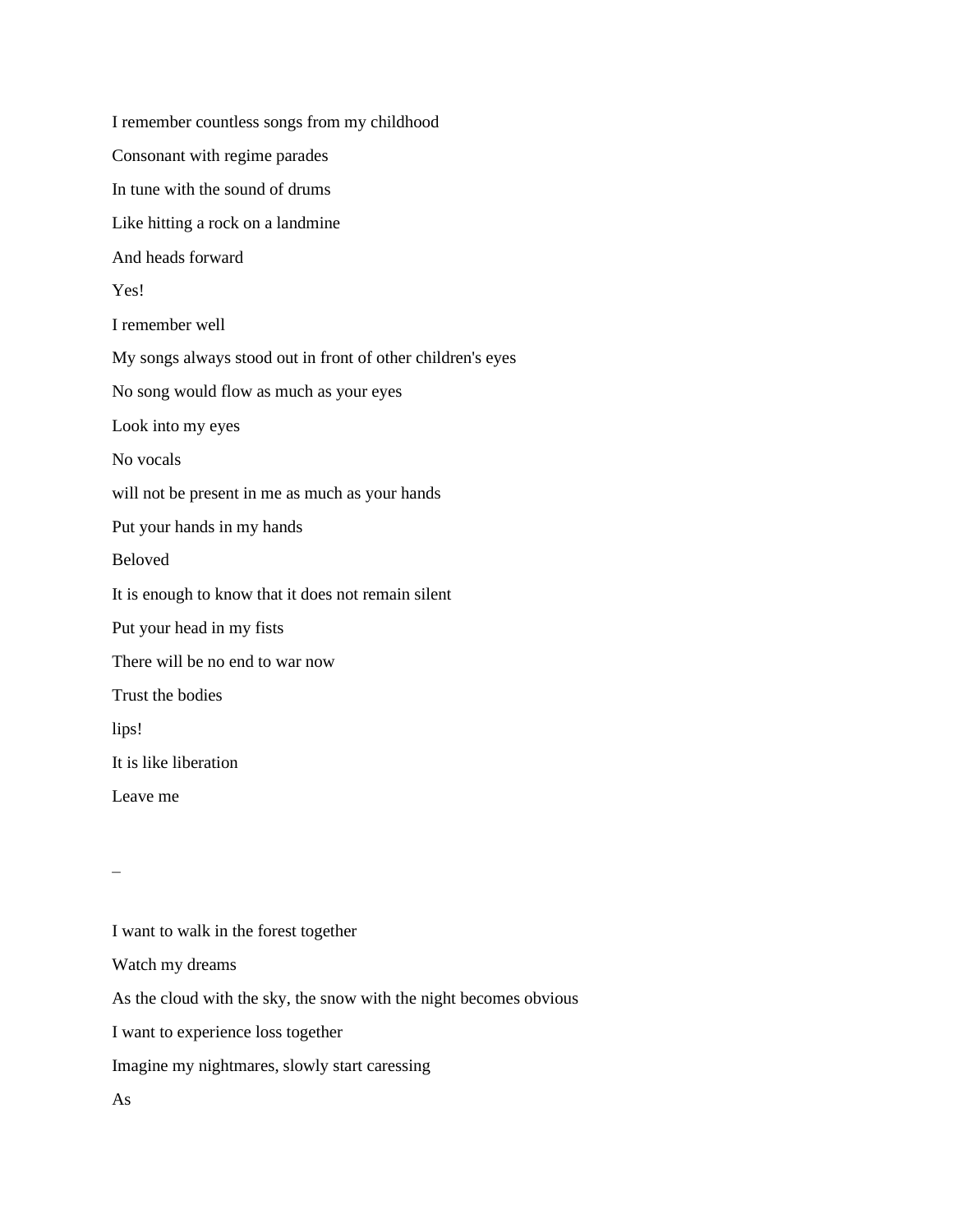That fear awakens with doubt, choice with thought I want us to forget the transition period together As That bullets with a gun I become of you I want turn death into poetry as That the suffocation and darkness of the forest and the body become one Oh, yes Sit next to me Watch me in my body dreams Until our feet stopped moving one morning

\_

I will write to you again next month Middle of may I will call you beautiful again I love you until the end To violence To the streets empty of riots related to my city in that time Sidewalks are stagnant, giving way to your movements I do not want to be told what is going on Rebellion Your walk Your smile changes my world Laugh, My Beautiful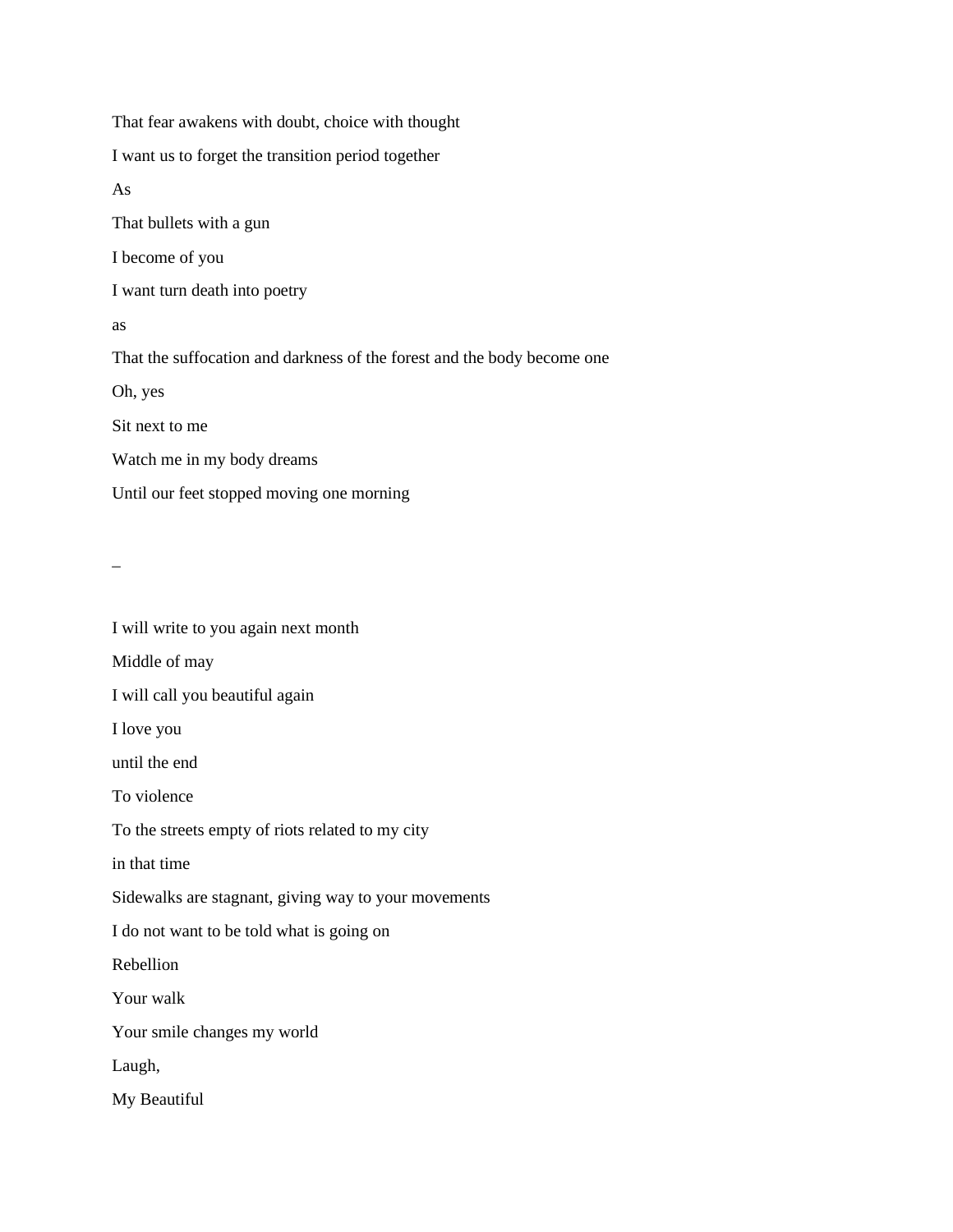Sometimes I smile at your memory I do not think about our acquaintance, but I have reviewed it many times in my mind Really! I wish you had passed my house sooner And they They watched our flirtation from afar Whatever I poured seed for them today, they did not come forward Birds know our old habit We are lying in each other's arms And as if we are watching them That are eating their seeds We pretend We are flirting You flow into me, my hands are far away from you, Even children will not find it in the distant future, But you know! My arms are open to you forever I look at my youth In a clear pond, I will find That coup is imminent Dance Kiss the cold iron glass with all you might My love! Nothing will be eternal Except for your kisses Stay stronger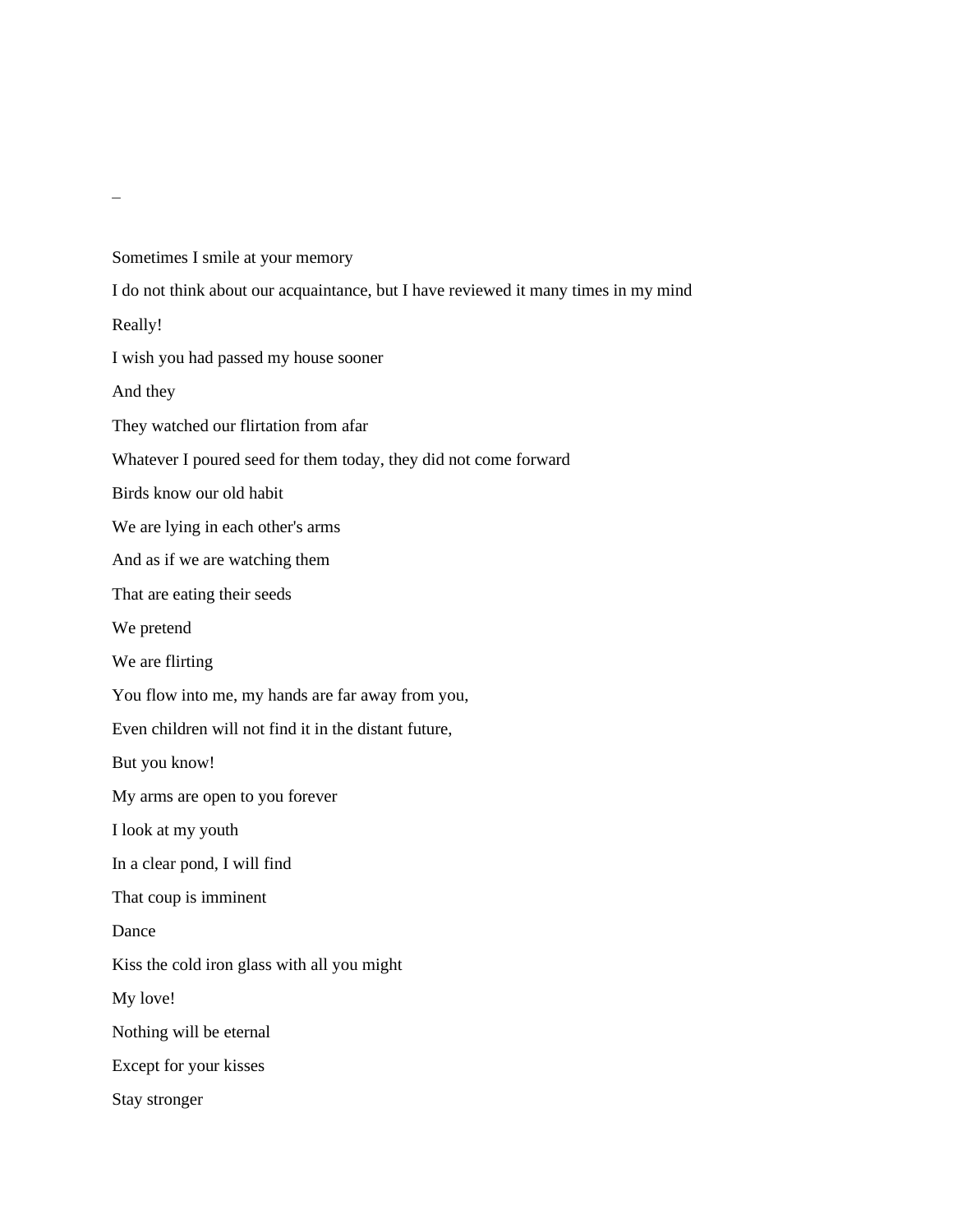We have seen more than this, my world has endured before

Kiss

\_

I have rarely seen women behind train windows They are waiting for their lover That the number of each wagon one by one with the same speed as they pass They can read to you Three hundred and forty-three Three hundred and forty-four When they reach three hundred and forty-five, Pause for a moment Three hundred and forty-six They continue And you hear nothing anymore They are so overwhelmed that they will find their beloved That You keep counting in your mind Over four hundred Woman in the distance Somewhere between other people Gets away You will not be able to see anymore You go there every day to find that woman After four hundred and six days You find her in the newspaper news Has left the city for a destination She killed himself in wagon number four hundred and six Somewhere between his body and her lover Many women are waiting